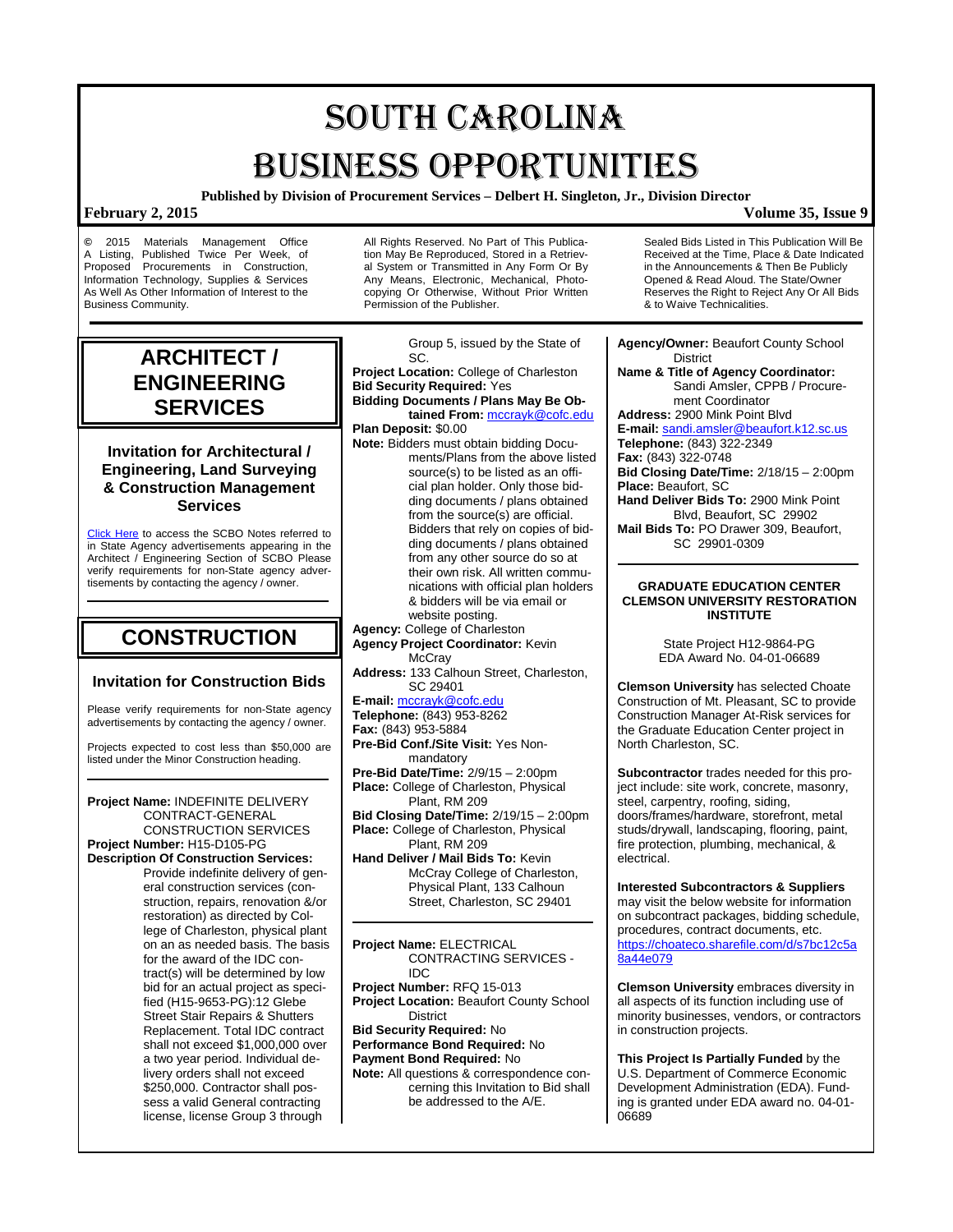## **DEMOLITION OF STRUCTURES IN ANDERSON COUNTY**

**Anderson County Is Accepting Bids** for Demolition of Structures In Anderson County, SC, reference Bid# 15-065.

**Bids Must Be Received** no later than 10:45am., on Thursday, February 19, 2015, to the attention of the Anderson County Purchasing Department, 101 S. Main St., Room 115, Anderson, SC 29624.

**Interested Parties** should contact Anderson County Purchasing Department at (864) 260-4164 or request package at [www.andersoncountysc.org](http://www.andersoncountysc.org/) To do so, click vendor form & information link located on the right side under the search bar at bottom of column & then fill in form that appears and a package will be emailed to you.

Central Services Division PO Box 8002 Anderson, S.C. 29622-8002 Ph. (864) 260-4164 Fax (864) 260-4613

**Project Name:** GLDTC 487.01- GLDTC/ MUNICIPAL MATCH RESURFACING PROGRAM (FY 14-15) **Project Number:** 487.01C **Project Location:** Greenville County **Bid Security Required:** Yes **Performance Bond Required:** yes **Payment Bond Required:** Yes **Description of Project:** Resurfacing of 10.69 miles of various roads in the Municipalities in Greenville County. Cement Modified Reclaimed Base (6" Uniform) Meth-

od 2 (14,756sy), Portland Cement for CMRB (258.75tons), Asph. Surf. Type C (14,762 Tons), Full Depth Patching (12,166sy), Milling Exist. Asph., Pvmt. (19,016 sy), Variable Milling width 2ft (9,681sy), Borrow Excavation (1083 cy) & Miscellaneous items. Contractor may be subject to performance appraisal at close of project.

**Plans May Be Obtained From:** TPM **Plan Deposit:** Actual printing price paid to

TPM **Note:** Bidders must obtain bidding Documents/Plans from the above listed source(s) to be listed as an official plan holder. Only those bidding documents / plans obtained from the source(s) are official. Bidders that rely on copies of bidding documents / plans obtained from any other source do so at their own risk

**Architect/Engineer:** CoTransCo, LLC

**February 2, 2015 2 Volume 35, Issue 9 A/E Address:** 2123 Old Spartanburg Road, Suite 334, Greer, SC 29650 **A/E Telephone:** (864) 483-4370 **Note:** All questions & correspondence concerning this Invitation to Bid shall be addressed to the A/E. **Agency/Owner:** Greenville Legislative Delegation Transportation Committee / Greenville County **Name & Title of Agency Coordinator:** Terry A. Bragg, Director of Operations, CoTransCo, LLC **Address:** 2123 Old Spartanburg Road, Suite 334, Greer, SC 29650 **E-mail:** [tabragg@charter.net](mailto:tabragg@charter.net) **Telephone:** (864) 483-4370 **Note:** Plan rooms are requested to contact Terry A. Bragg at [tabragg@charter.net](mailto:tabragg@charter.net) for bidders list & verification of other contract information **Bid Closing Date/Time:** 2/23/15 – 11:00am **Place:** TPM, 1003 Lurens Road, Greenville SC, 29607 **Project Name:** GLDTC 487.03- GLDTC/ MUNICIPAL MATCH RESURFACING PROGRAM (FY 14-15) **Project Number:** 487.03C **Project Location:** Greenville County **Bid Security Required:** Yes **Performance Bond Required:** Yes **Payment Bond Required:** Yes **Description of Project:** Resurfacing of 10.78 miles of various roads in Greenville County. Cold In-Place Reclamation (119,876sy), Emulsion for CIPR (167,960gal), Additional Aggregate for CIPR (11,727tons), Asph., Surf., Type

C (14,845 Tons), Full Depth Patching (2,173sy), Milling Exist. Asph., Pvmt. (938sy), Variable Milling width 2 ft. (3,093sy), Borrow Excavation (2,219cy) & Miscellaneous items. Contractor may be subject to performance appraisal at close of project.

**Plans May Be Obtained From:** TPM

**Plan Deposit:** Actual printing price paid to TPM

**Note:** Bidders must obtain bidding Documents/Plans from the above listed source(s) to be listed as an official plan holder. Only those bidding documents / plans obtained from the source(s) are official. Bidders that rely on copies of bidding documents / plans obtained from any other source do so at their own risk

**Architect/Engineer:** CoTransCo, LLC **A/E Address:** 2123 Old Spartanburg Road,

Suite 334, Greer, SC 29650 **A/E Telephone:** (864) 483-4370

**Note:** All questions & correspondence concerning this Invitation to Bid shall be addressed to the A/E.

**Agency/Owner:** Greenville Legislative Delegation Transportation Committee / Greenville County **Name & Title of Agency Coordinator:** Terry A. Bragg, Director of Operations, CoTransCo, LLC **Address:** 2123 Old Spartanburg Road, Suite 334, Greer, SC 29650 **E-mail:** [tabragg@charter.net](mailto:tabragg@charter.net) **Telephone:** (864) 483-4370 **Note:** Plan rooms are requested to contact Terry A. Bragg at [tabragg@charter.net](mailto:tabragg@charter.net) for bidders list & verification of other contract information **Bid Closing Date/Time:** 2/23/15 – 2:00pm **Place:** TPM, 1003 Lurens Road, Greenville SC, 29607 **Project Name:** GLDTC 487.02- GLDTC/ MUNICIPAL MATCH RESURFACING PROGRAM (FY 14-15) **Project Number:** 487.02C **Project Location:** Greenville County **Bid Security Required:** Yes **Performance Bond Required:** Yes **Payment Bond Required:** Yes **Description of Project:** Resurfacing of 11.41 miles of various roads in Greenville County. Cold In-Place Reclamation (132,628sy), Emulsion for CIPR (185,685gal), Additional Aggregate for CIPR (14,399tons), Asph. Surf. Type C (14,085Tons), Full Depth Patching (1,466sy), Milling Exist. Asph. Pvmt (1400sy), Borrow Excavation (2,535cy) & Miscellaneous items. **Plans May Be Obtained From:** TPM **Plan Deposit:** Actual printing price paid to TPM **Note:** Bidders must obtain bidding Documents/Plans from the above listed source(s) to be listed as an official plan holder. Only those bidding documents / plans obtained from the source(s) are official. Bidders that rely on copies of bidding documents / plans obtained from any other source do so at their own risk **Architect/Engineer:** CoTransCo, LLC **A/E Address:** 2123 Old Spartanburg Road, Suite 334, Greer, SC 29650 **A/E Telephone:** (864) 483-4370 **Note:** All questions & correspondence concerning this Invitation to Bid shall be addressed to the A/E. **Agency/Owner:** Greenville Legislative Delegation Transportation Committee / Greenville County **Name & Title of Agency Coordinator:** Terry A. Bragg, Director of Opera-

tions, CoTransCo, LLC **Address:** 2123 Old Spartanburg Road, Suite 334, Greer, SC 29650

**E-mail:** [tabragg@charter.net](mailto:tabragg@charter.net) **Telephone:** (864) 483-4370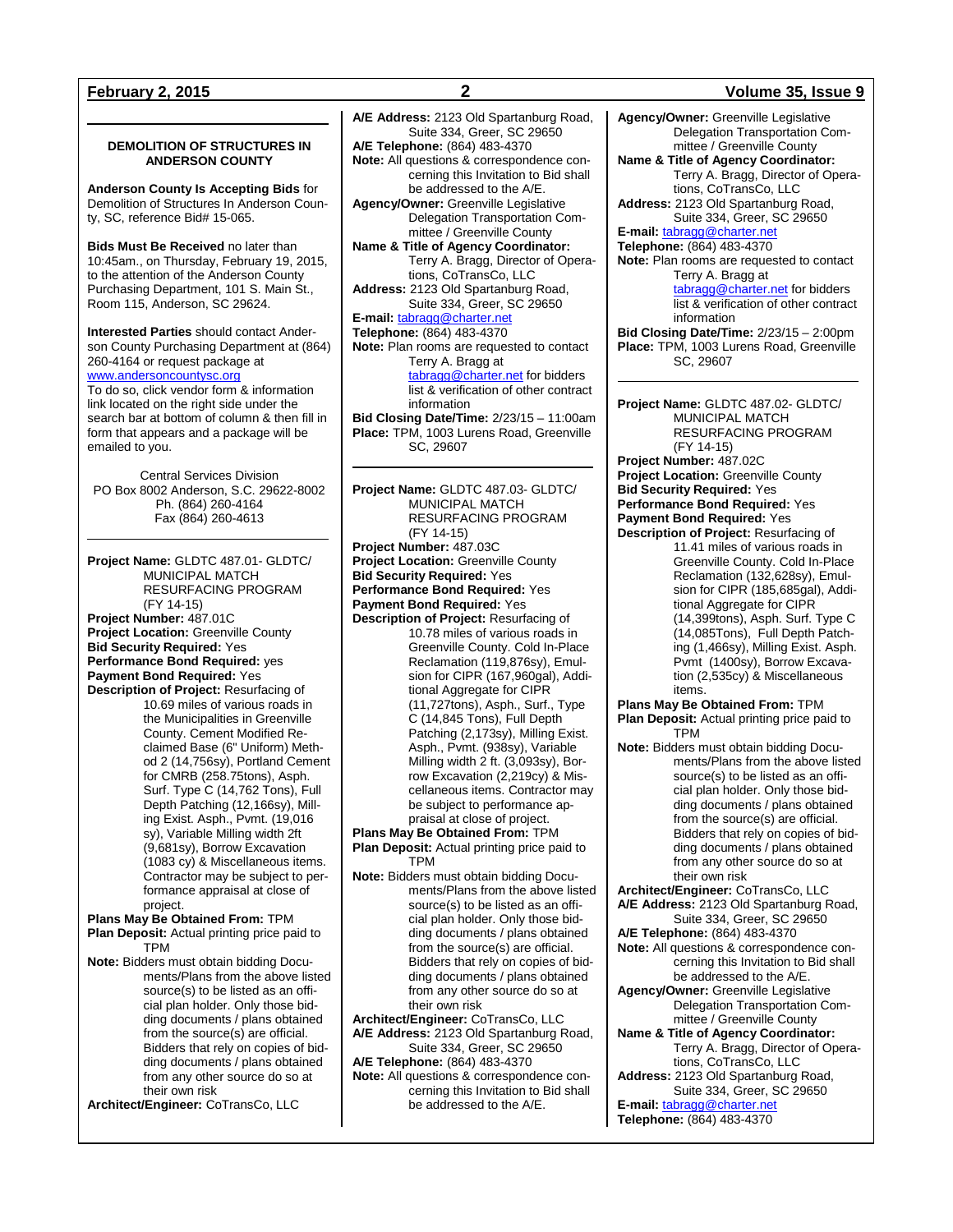**Note:** Plan rooms are requested to contact Terry A. Bragg at [tabragg@charter.net](mailto:tabragg@charter.net) for bidders list & verification of other contract information

**Bid Closing Date/Time:** 2/23/15 – 11:00am **Place:** TPM, 1003 Lurens Road, Greenville SC, 29607

**Description:** BEN ROAD – WARM MIX PERVIOUS ASPHALT PAVEMENT TST **Solicitation Number:** IFB No. 4938-15C **Due Date For Written Questions:** 2/19/15 - 5:00pm (843) 958-4758

[wcurtis@charlestoncounty.org](mailto:wcurtis@charlestoncounty.org) **Submit Offer By:** 2/26/15 – 3:00pm **Location:** Procurement Department 4045 Bridge View Drive, Suite B250 North Charleston, SC 29405

County of Charleston Procurement Department 4045 Bridge View Drive North Charleston, SC 29405 Ph.: (843) 958-4750 / Fax: (843) 958-4758

**Description:** ANNA KNAPP & PARK WEST SIDEWALKS TST **Solicitation Number:** IFB No. 4939-15C **Pre-Bid Conf.:**Non-mandatory **Date/Time/Place:** 2/18/15 – 10:00am 4045 Bridge View Drive, Suite C201 North Charleston, SC 29405

**Due Date For Written Questions:** 2/19/15 - 5:00pm (843) 958-4758 [wcurtis@charlestoncounty.org](mailto:wcurtis@charlestoncounty.org) **Submit Offer By:** 2/25/15 – 3:00pm **Location:** Procurement Department 4045 Bridge View Drive, Suite B250 North Charleston, SC 29405

County of Charleston Procurement Department 4045 Bridge View Drive North Charleston, SC 29405 Ph.: (843) 958-4750 / Fax: (843) 958-4758

## **DEMOLISH RESIDENTIAL STRUCTURE**

REQUEST FOR PROPOSALS 1415-02-17-02

**The City Of Spartanburg Is Requesting** proposals to demolish a structure in the City of Spartanburg located at 467 Breeze St. Spartanburg, SC

Proposal No: 1415-02-17-02

**The City Of Spartanburg, Hereby**, notifies all proposers that it will affirmatively ensure that all disadvantaged & women's business enterprises will be afforded full opportunity to submit proposals in response to this invitation & will not be discriminated against on the grounds of gender, race, color, or national origin in consideration for an award.

**The City Of Spartanburg Reserves** the right to reject any or all proposals or to waive any informality in the qualifications process. Proposals may be held by the City of Spartanburg for a period not to exceed sixty (60) days from the date of the opening of Proposals for the purpose of reviewing the Proposals & investigating the qualifications of prospective parties, prior to awarding of the Contract. The vendor that is awarded the proposal will be required to obtain a City of Spartanburg Business License.

**If You Can't Complete This Work** within 30 days of assignment do not bid on this project.

**Pre-Bid**: Tuesday, February 10, 2015 at 9:30am at the site 467 Breeze St. Spartanburg, SC

**Please Summit** two (2) copies of your sealed proposals:

**Sealed Bids Due:** Tuesday, February 17, 2015 no later than 3:00pm.

**Proposals Must Be Submitted To** Carl Wright, Procurement & Property Manager, City Hall 145 W. Broad Street, at which time they will be publicly opened & read aloud in the Training Room.

**Technical Question Regarding The Scope** of services should be directed to Lynn Coggins, Construction Project Administrator, & City of Spartanburg at (864) 596- 2914.

**Proposals Can Be Hand Delivered Or Mailed** to the following address: City of Spartanburg, (PO Box 5107) 145 W. Broad Street, Spartanburg, SC. 29304 Attn: Procurement and Property Division

**For Further Information & Complete** proposal package, please contact the Procurement & Property office at (864) 596- 2049. Complete proposal package also available a[t www.cityofspartanburg.org](http://www.cityofspartanburg.org/) by following the links for Invitations for bids

## **DEMOLISH RESIDENTIAL STRUCTURE**

REQUEST FOR PROPOSALS 1415-02-17-03

**The City Of Spartanburg Is Requesting** proposals to demolish a structure in the City of Spartanburg located at 292 Manning St. Spartanburg, SC

Proposal No: 1415-02-17-03

## **February 2, 2015 3 Volume 35, Issue 9**

**The City Of Spartanburg, Hereby**, notifies all proposers that it will affirmatively ensure that all disadvantaged & women's business enterprises will be afforded full opportunity to submit proposals in response to this invitation & will not be discriminated against on the grounds of gender, race, color, or national origin in consideration for an award.

**The City Of Spartanburg Reserves** the right to reject any or all proposals or to waive any informality in the qualifications process. Proposals may be held by the City of Spartanburg for a period not to exceed sixty (60) days from the date of the opening of Proposals for the purpose of reviewing the Proposals & investigating the qualifications of prospective parties, prior to awarding of the Contract. The vendor that is awarded the proposal will be required to obtain a City of Spartanburg Business License.

**If You Can't Complete This Work** within 30 days of assignment do not bid on this project.

**Pre-Bid**: Tuesday, February 10, 2015 at 10:30am at the site 292 Manning St. Spartanburg, SC

**Please Summit** two (2) copies of your sealed proposals:

**Sealed Bids Due:** Tuesday, February 17, 2015 no later than 3:00pm.

**Proposals Must Be Submitted To** Carl Wright, Procurement & Property Manager, City Hall 145 W. Broad Street, at which time they will be publicly opened & read aloud in the Training Room.

**Technical Question Regarding The Scope** of services should be directed to Lynn Coggins, Construction Project Administrator, & City of Spartanburg at (864) 596- 2914.

**Proposals Can Be Hand Delivered Or Mailed** to the following address: City of Spartanburg, (PO Box 5107) 145 W. Broad Street, Spartanburg, SC. 29304 Attn: Procurement and Property Division

**For Further Information & Complete** proposal package, please contact the Procurement & Property office at (864) 596- 2049. Complete proposal package also available a[t www.cityofspartanburg.org](http://www.cityofspartanburg.org/) by following the links for Invitations for bids

## **DEMOLISH RESIDENTIAL STRUCTURE**

REQUEST FOR PROPOSALS 1415-02-17-04

**The City Of Spartanburg Is Requesting** proposals to demolish a structure in the City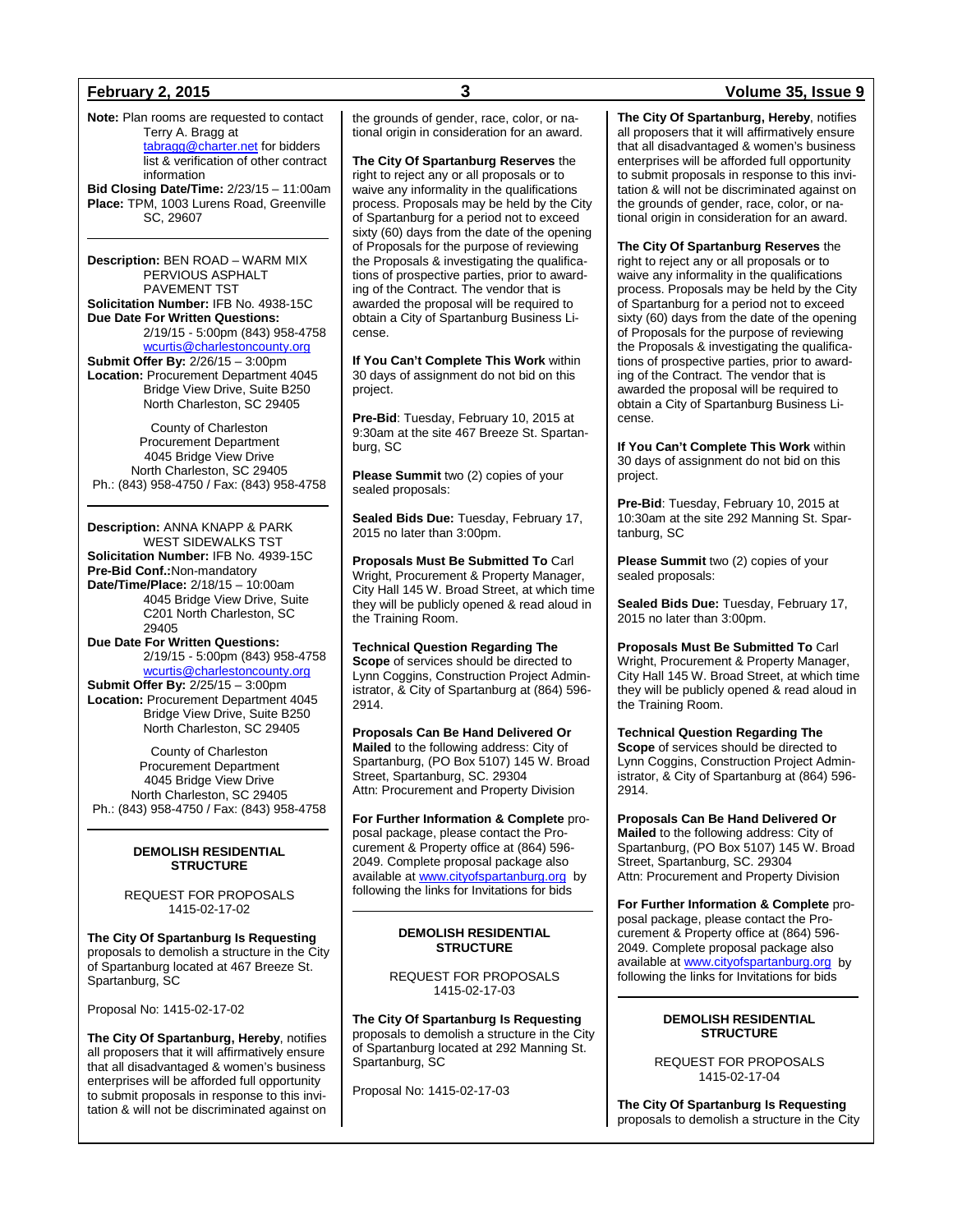of Spartanburg located at 420 Arch St. Spartanburg, SC

Proposal No: 1415-02-17-04

**The City Of Spartanburg, Hereby**, notifies all proposers that it will affirmatively ensure that all disadvantaged & women's business enterprises will be afforded full opportunity to submit proposals in response to this invitation & will not be discriminated against on the grounds of gender, race, color, or national origin in consideration for an award.

**The City Of Spartanburg Reserves** the right to reject any or all proposals or to waive any informality in the qualifications process. Proposals may be held by the City of Spartanburg for a period not to exceed sixty (60) days from the date of the opening of Proposals for the purpose of reviewing the Proposals & investigating the qualifications of prospective parties, prior to awarding of the Contract. The vendor that is awarded the proposal will be required to obtain a City of Spartanburg Business License.

**If You Can't Complete This Work** within 30 days of assignment do not bid on this project.

**Pre-Bid**: Tuesday, February 10, 2015 at 10:00am at the site 420 Arch St. Spartanburg, SC

**Please Summit** two (2) copies of your sealed proposals:

**Sealed Bids Due:** Tuesday, February 17, 2015 no later than 3:00pm.

**Proposals Must Be Submitted To** Carl Wright, Procurement & Property Manager, City Hall 145 W. Broad Street, at which time they will be publicly opened & read aloud in the Training Room.

**Technical Question Regarding The Scope** of services should be directed to Lynn Coggins, Construction Project Administrator, & City of Spartanburg at (864) 596- 2914.

**Proposals Can Be Hand Delivered Or Mailed** to the following address: City of Spartanburg, (PO Box 5107) 145 W. Broad Street, Spartanburg, SC. 29304 Attn: Procurement and Property Division

**For Further Information & Complete** proposal package, please contact the Procurement & Property office at (864) 596- 2049. Complete proposal package also available at [www.cityofspartanburg.org](http://www.cityofspartanburg.org/) by following the links for Invitations for bids

**Project Name:** MAULDIN MILL - ROAD & BRIDGE CONSTRUCTION **Project Number:** ITB 14-11

**Project Location:** Oconee County, SC **Bid Security Required:** Yes **Performance Bond Required:** Yes **Payment Bond Required:** Yes **Construction Cost Range:** Above \$50,000.00 **Description of Project:** Oconee County is seeking sealed bids for construction services for a new bridge on Mauldin Mill Road. The base bid will be for all work associated with the bridge construction itself. This work includes the construction of a single span Hollow Cored Slab bridge, 50 feet long & 33 feet wide. In general, this work shall consist of driving piles, building two reinforced concrete abutment caps, placing eleven pre-stressed concrete hollow cored slab units as well as any other items that are shown on the contract drawings or required in the specifications as indicated on the bridge plans. Bid Additive One will include all work outside the bridge work limits including clear & grub, undercut & borrow for unsuitable materials, roadway construction, erosion control, guardrail, grassing and other site improvements as indicated on plan sheets. .Contractor may be subject to performance appraisal at close of project. **Download Solicitation From:** [www.oconeesc.com/Departments](http://www.oconeesc.com/Departments/KZ/Procurement.aspx) [/KZ/Procurement.aspx](http://www.oconeesc.com/Departments/KZ/Procurement.aspx) **Plans May Be Obtained From:** Oconee County website: [http://www.oconeesc.com/Depart](http://www.oconeesc.com/Departments/KZ/Procurement.aspx) [ments/KZ/Procurement.aspx](http://www.oconeesc.com/Departments/KZ/Procurement.aspx) **Note:** Bidders must obtain bidding Documents/Plans from the above listed source(s) to be listed as an official plan holder. Only those bidding documents / plans obtained from the source(s) are official. Bidders that rely on copies of bidding documents / plans obtained from any other source do so at their own risk **Architect/Engineer:** Davis & Floyd **A/E Contact:** Robyn Courtright in Oconee County Procurement **A/E E-mail:** [rcourtright@oconeesc.com](mailto:rcourtright@oconeesc.com) **A/E Telephone:** (864) 638-4141 **A/E Fax:** (864) 638-4142 **Note:** All questions & correspondence concerning this Invitation to Bid shall

be addressed to Robin Courtright **Agency/Owner:** Oconee County **Name & Title of Agency Coordinator:** Robyn Courtright, Procurement Director **Address:** 415 South Pine St, Room100,

Walhalla, SC 29691

**E-mail:** [rcourtright@oconeesc.com](mailto:rcourtright@oconeesc.com) **Telephone:** (864) 638-4141 **Fax:** (864) 638-4142 **Pre-Bid Conf./Site Visit:** Non-mandatory

## **February 2, 2015 4 Volume 35, Issue 9**

**Pre-Bid Date/Time:** 2/12/15 - 10:00am **Place:** Roads & Bridges Office, 15022 Wells Hwy, Seneca, SC, 29678 **Bid Closing Date/Time:** 2/26/15 - 2:00pm **Place:** Oconee County Procurement Office, Room 100, 415 South Pine St, Walhalla, SC 29691 **Hand Deliver / Mail Bids To:** Oconee County, Procurement Office, Room 100, 415 South Pine St, Walhalla, SC 29691

**Project Name:** HONEY HORN DRIVEWAY IMPROVEMENTS **Project Number:** IFB 2015-0001 **Project Location:** 26 Honey Horn Plantation Road, Hilton Head Island, SC **Bid Security Required:** Yes **Performance Bond Required:** Yes **Payment Bond Required:** Yes **Construction Cost Range:** \$150,000 **Description of Project:** Driveway improvements - grading, drainage, base, asphalt. Contractor may be subject to performance appraisal at close of project. **Plans May Be Obtained From:** Town of Hilton Head Island website [http://www.hiltonheadislandsc.gov](http://www.hiltonheadislandsc.gov/government/procurement/) [/government/procurement/](http://www.hiltonheadislandsc.gov/government/procurement/) **Note:** Bidders must obtain bidding Documents/Plans from the above listed source(s) to be listed as an official plan holder. Only those bidding documents / plans obtained from the source(s) are official. Bidders that rely on copies of bidding documents / plans obtained from any other source do so at their own risk. **Architect/Engineer:** Infrastructure Consulting & Engineering **A/E Contact:** Marc Lemin **A/E Address:** 1691 Turnbull Avenue, North Charleston, SC 29405 **A/E E-mail:** [marc.lemin@ice-eng.com](mailto:marc.lemin@ice-eng.com) **A/E Telephone:** (843) 266-3581 **A/E Fax:** (843) 266-3583 **Note:** All questions & correspondence concerning this Invitation to Bid shall be addressed to the A/E. **Agency/Owner:** Town of Hilton Head Island **Name & Title of Agency Coordinator:** Jeff Buckalew, Town Engineer **Address:** 1 Town Center Court **E-mail:** [jeffb@hiltonheadislandsc.gov](mailto:jeffb@hiltonheadislandsc.gov) **Telephone:** (843) 341-4772 **Fax:** (843) 842-8587 **Pre-Bid Conf./Site Visit:** Mandatory **Pre-Bid Date/Time:** 2/4/15 – 11:00am **Place:** 1 Town Center Court, HHI, SC **Bid Closing Date/Time:** 2/16/15 – 11:00am **Place:** 1 Town Center Court, HHI, SC, **Hand Deliver / Mail Bids To:** 1 Town Center Court, Hilton Head Island, SC 29928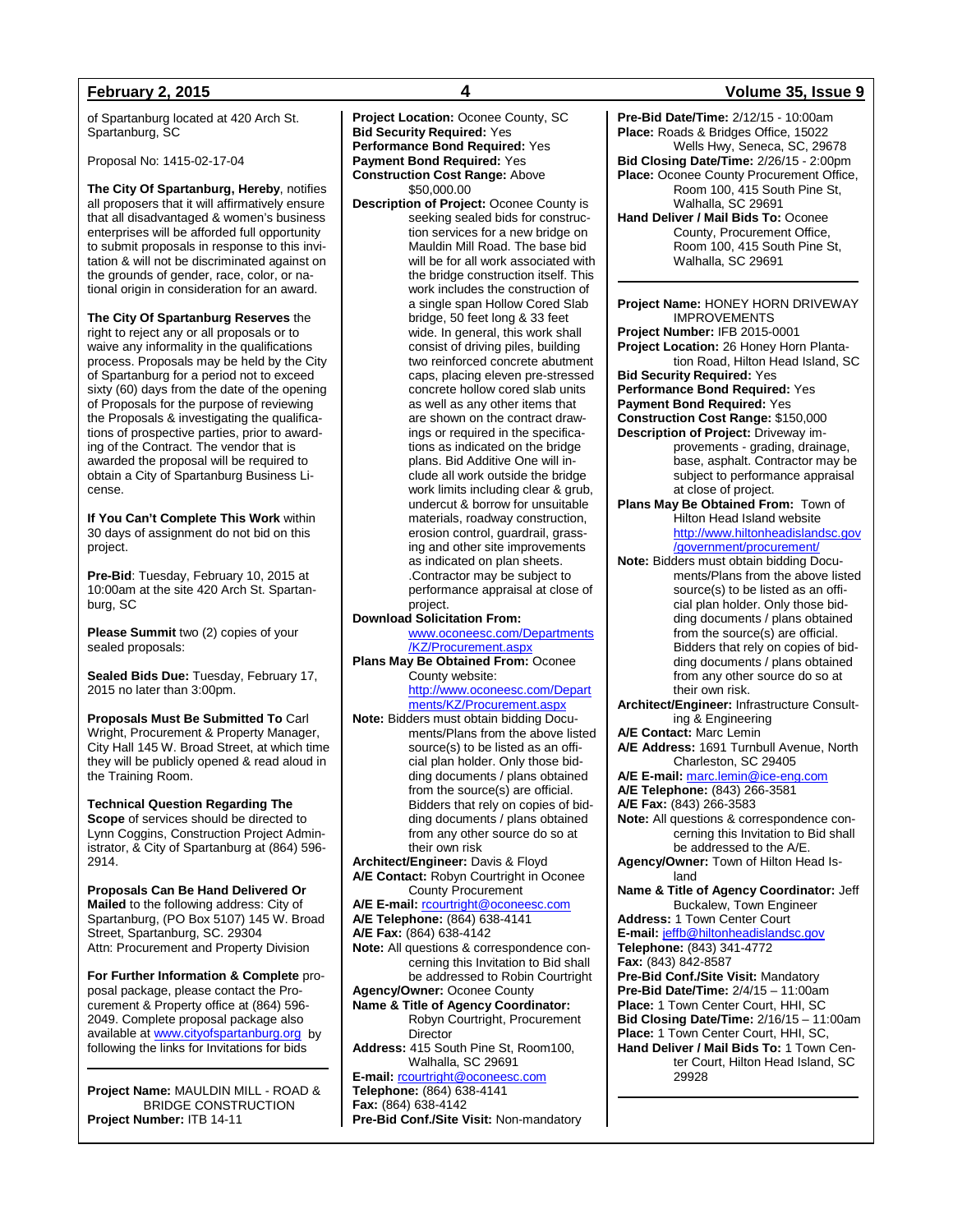**Project Name:** ATHLETIC VILLAGE IMPROVEMENTS-NEW SOCCER BUILDING **Project Number:** H27-6105-MJ-B **Project Location:** COLUMBIA, SC **Bid Security Required:** Yes **Performance Bond Required:** Yes **Payment Bond Required:** Yes **Construction Cost Range:** \$2,400,000.00  $-$ \$2,700,000.00 **Description of Project:** An approximately 11,200 square foot facility to accommodate soccer locker rooms & weight rooms. A one (1) storied with a mezzanine. Designed to receive LEED "Silver" certificate by the USGBC.Contractor may be subject to performance appraisal at close of project. **Bidding Documents / Plans May Be Obtained From:** Bidders are responsible for obtaining all documentation from the USC purchasing website [http://purchasing.sc.edu/.](http://purchasing.sc.edu/) See "Facilities Construction Solicitations & Awards." Small & Minority participation is encouraged. **Plan Deposit:** \$0.00 **Note:** Bidders must obtain bidding Documents/Plans from the above listed source(s) to be listed as an official plan holder. Only those bidding documents / plans obtained from the source(s) are official. Bidders that rely on copies of bidding documents / plans obtained from any other source do so at their own risk **Architect/Engineer:** JHS Architectural: Integrated Design **A/E Contact:** Clint Burdett **A/E Address:** 1812 Lincoln Street, Columbia, SC 29201-2383 **A/E E-mail:** [cburdett@jhs-architects.com](mailto:cburdett@jhs-architects.com) **A/E Telephone:** (803) 252-2400 **A/E Fax:** (803) 252-1620 **Note:** All questions & correspondence concerning this Invitation to Bid shall be addressed to the A/E. **Agency/Owner:** University of SC **Name & Title of Agency Coordinator:** Clarissa Clark **Address:** 743 Greene Street, Columbia, Sc 29208 **E-mail:** [clarkcg2@mailbox.sc.edu](mailto:clarkcg2@mailbox.sc.edu) **Telephone:** (803) 777-7162 **Fax:** (803) 777-7334 **Pre-Bid Conf./Site Visit:** Yes Nonmandatory **Pre-Bid Date/Time:** 2/12/15 – 9:00am **Place:** USC Facilities: 743 Greene Street, Columbia, SC 29208 Conf. Rm. 53 **Bid Closing Date/Time:** 2/25/15 – 3:00pm **Place:** USC Facilities: 743 Greene Street, Columbia, SC 29208 Conf. Rm. 53 **Hand Deliver / Mail Bids To:** Clarissa Clark USC- Facilities Planning &

Construction, 743 Greene St., Columbia SC 29208

**Project Name:** JACKSON LIBRARY FOOD

VENUE MODIFICATIONS **Project Number:** H21-N053-MJ **Project Location:** Lander University, 329 Lawson Avenue, Greenwood, SC 29649 (Lander University Campus) **Bid Security Required:** Yes **Performance Bond Required:** Yes **Payment Bond Required:** Yes **Construction Cost Range:** \$360,000 - \$460,000 **Description of Project:** Modify & renovate 750 sq. ft. of the Jackson Library for the conversion into a campus Starbucks Coffee venue. Project scope includes the construction of new exterior doors, the relocation of the Fire Alarm System, electrical, lighting, plumbing, HVAC & the installation of franchised interior finishes provided by Starbucks. Contractor may be subject to performance appraisal at close of project. **Bidding Documents / Plans May Be Obtained From:** Craig Gaulden Davis **Plan Deposit:** \$250.00 Refundable **Note:** Bidders must obtain bidding Documents/Plans from the above listed source(s) to be listed as an official plan holder. Only those bidding documents / plans obtained from the source(s) are official. Bidders that rely on copies of bidding documents / plans obtained from any other source do so at their own riskg. **In Addition To The Above Official Source(s) Bidding Documents / Plans Are Also Available At:** iSqFt (AGC On-line) Reed Construction Data McGraw Hill Construction (Dodge On-line) **Architect/Engineer:** Craig Gaulden Davis **A/E Contact:** David L. Dixon, AIA **A/E Address:** 19 Washington Park, Greenville, SC 29601 **A/E E-mail:** [ddixon@cgdarch.com](mailto:ddixon@cgdarch.com) **A/E Telephone:** (864) 242-0761 **A/E Fax:** (864) 233-2319 **Note:** All questions & correspondence concerning this Invitation to Bid shall be addressed to the A/E. **Agency/Owner:** Lander University **Name & Title of Agency Coordinator:** Jeff Beaver **Address:** 320 Stanley Avenue, Greenwood, SC 29649 **E-mail:** [jbeaver@lander.edu](mailto:jbeaver@lander.edu) **Telephone:** (864) 388-8208 **Fax:** (864) 388-8799 **Pre-Bid Conf./Site Visit:** Yes Mandatory **Pre-Bid Date/Time:** 2/11/15 – 10:00am

## **February 2, 2015 5 Volume 35, Issue 9**

**Place:** Lander University, Centennial Hall, Multi-Purpose Room; 202 W. Sproles Ave. Greenwood, SC **Bid Closing Date/Time:** 2/25/15 – 2:00pm **Place:** Lander University, Centennial Hall, Multi-Purpose Rm 202 W. Sproles Ave. Greenwood, SC **Hand Deliver Bids To:** Jeff Beaver (all couriers, UPS, Fed Ex, etc) Lander University, 204 W. Henrietta Ave., Greenwood, SC 29649 **Mail Bids To:** Jeff Beaver (US mail only) Lander University, 320 Stanley Avenue, Greenwood, SC 29649

## *REBID*

**Project Name:** DEMOLITION OF WAREHOUSE BUILDING FOR THE TOWN OF CHERAW **Architect:** Goforth Brown & Associates, Inc. 1413 West Evans Street Florence, SC 29501 (843) 665-5868 (phone) (843) 669-7596 (fax) [questions@gbaflo.com](mailto:questions@gbaflo.com) (E-Mail) **Owner:** Town of Cheraw, 200 Market Street Cheraw, SC 29520 **Mandatory Pre-Bid**: Thursday, February 12, 2015 9:00am **Location:** Warehouse Building (to be demolished) 45 Powe Street, Cheraw, SC 29520 **Bid Date:** Wednesday, March 4, 2015 2:00 pm (local time) **Location**: Town of Cheraw Conference Room 200 Market Street, Cheraw, SC 29520 **Description Of The Project**: This project consists of the demolition of a portion of a warehouse complex owned by the Town of Cheraw. The project is the selective demolition of the oldest portion of the warehouse formerly known as the B.C. Moore office & warehouse complex. The building is a mixture of load bearing block, steel post framing & wood/timber framing. Demolition shall include the building, building utilities, both above & below grade to the limits of demolition (as shown on the demolition drawings). Demolition shall include below grade masonry & building foundations. The masonry fire wall separating the portion of the work scheduled for demolition & the warehouse building to remain, shall be protected from damage throughout the demolition **Plans Can Be Obtained From:** The office of the Architect **Plan Deposit**: \$50.00 / printed set (50% refundable) \$20.00 / pet set on

CD – non refundable **Plans Are On File For Reviewed In The Following Locations**:

Goforth Brown & Associates, Inc.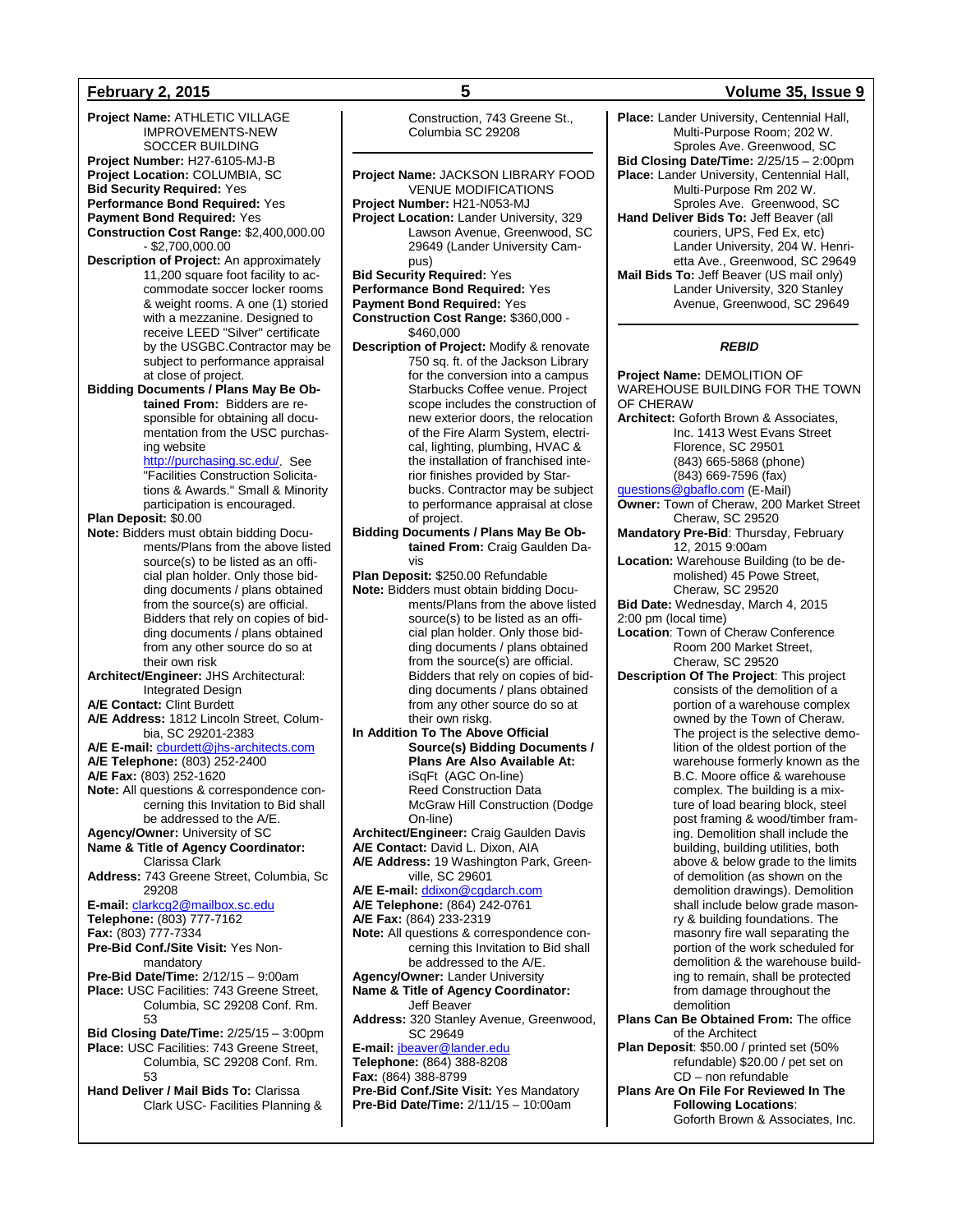Reed Construction Data [www.reedconstructiondata.com](http://www.reedconstructiondata.com/) McGraw-Hill Construction [www.construction.com](http://www.construction.com/)

**Plan Holders List & Addenda Can Be Obtained From:** [www.gbaflo.com.](http://www.gbaflo.com/)

**Project Name:** RETAIL FEASIBILITY, STRATEGIC PLANNING & BUSINESS RECRUTIMENT **Project Location:** Cayce City Hall, 1800

12th Street, Cayce, SC 29033 **Description of Project:** The City of Cayce is soliciting qualifications from firms or individuals to assist with retail attraction & development throughout the City. The work to be completed includes three ma-

jor elements: 1)A comprehensive market and retail feasibility study.

2)The development of a Retail Strategy Plan for the City.

3)The development of a Strategic Retail Prospect List to in-

clude retail recruitment Evaluation includes the determination of a numeric score based on the values associated with the criteria identified below. Points will be totaled for a final score. The responses with the most points will be recommended to receive an RFP. Responses that omit any of the items may be rejected as non-responsive. Each Respondent who submits a response does so solely at the Respondent's cost, risk & expense. The City will utilize internal staff members to evaluate the submittals.

## **Factor Point Range:**

### 1) Qualifications 20%

2) Experience and References

- with Similar Projects 35% 3) Methodology and Approach
- 20%
- 4) Pricing Component 15%
- 5) Submittal Package Format 10%

Submittal packages can be obtained from the Planning Department, 1800 12th St., Cayce, SC 29033 or [www.cityofcayce-sc.gov](http://www.cityofcayce-sc.gov/) under the announcements section. Please submit 7 completed qualification packages in one sealed envelope clearly marked with the Respondent name. It is incumbent upon the Respondent(s) to ensure that all copies of the submittals are complete & exact replicas of each other. Packages received without the requested information or quantities may be rejected. Submissions received after the due date & time are late & will not be considered. Modifications received after the

due date &/or letters of withdrawal received after the due date or after contract award, whichever is applicable, are also late & will not be considered.No verbal interpretations will be made of any documents. Requests for such interpretations shall be made in writing or via emai[l sgreen](mailto:sgreenwood@cityofcayce-sc.gov)[wood@cityofcayce-sc.gov](mailto:sgreenwood@cityofcayce-sc.gov) at least seven (7) days prior to the due date. Interpretation will be in the form of an addendum & issued to all respondents. .Contractor may be subject to performance appraisal at close of project. **Agency/Owner:** City of Cayce **Name & Title of Agency Coordinator:**

Shaun Greenwood, Assistant City Manager **Address:** 1800 12th Street, Cayce, SC

29033 **E-mail:** [sgreenwood@cityofcayce-sc.gov](mailto:sgreenwood@cityofcayce-sc.gov)

**Telephone:** (803) 550-9545 **Bid Closing Date/Time:** Sealed Proposals

are due 2/24/15 at 5:00pm. **Place:** City Hall

**Hand Deliver Bids To:** Shaun Greenwood, City of Cayce, 1800 12th Street **Mail Bids To:** City of Cayce, PO BOX 2004

Cayce, SC 29033 Attn: Shaun Greenwood.

### **LIBERTY MAGISTRATES OFFICE COMPLEX**

**Pickens County Is Soliciting Bids** for the construction of Portland cement concrete sidewalks, paving & 1-1/2 ft. curb & gutter for the Liberty Magistrates office complex.

**The Contractor Will Be Responsible** for grading of the construction areas & proper compaction of the sub-grade. Demolition of existing asphalt pavement at the curb & gutter area will be done by Pickens County forces. Testing of the materials used & subgrade compaction by an approved testing firm will be required for this project. Concrete used for this project will be a 3000 psi mix design with a four inch slump at the point of delivery. Five (5) percent air entrainment & microfiber filaments in the concrete mix shall be used for this concrete mix. Cold weather concrete placement procedures will be required when the weather conditions call for protection of the placed concrete for a minimum of 72 hours after placement. All work shall meet the SC Department of Transportation Standard Specifications for Highway Construction, Edition of 2000.

### **This Work Shall Be Constructed** by March 6, 2015. After this date there will be a

\$100.00 per day penalty for not completing the work. Bid documents, design drawings & specifications will be available on the Pickens County webpage. There is an estimate of the construction quanties available;

**February 2, 2015 6 Volume 35, Issue 9**

however contractors are encouraged to verify the information prior to bidding.

**There Will Be A Mandatory Site** meeting on February 9, 2015 at 10:00am at the site.. If directions are need to the site, please call Curtis Burgess at (864) 898-5512.

**This Project Will Require** a bid bond & a performance bond. This project will also require a minimum of 5% participation by minority & woman owned business owners.

**All Bids Must Be Marked** with the project name, Liberty Magistrates Complex Concrete work with the bid number of CF093- 01.

**Bids Will Be Publicly Opened** at 3:00pm on February 17'th, 2015 in the Board room of the Pickens County Administration building located at 222 McDaniel Avenue, Pickens S.C. 29671. Award of the contract is anticipated to be on February 20, 2015.

**Bids May Be Mailed** to Curtis Burgess at the above address. Bids will not be accepted after this time & date.

**Questions May Be Submitted** to Curtis Burgess in writing or by e-mail at [curtb@co.pickens.sc.us](mailto:curtb@co.pickens.sc.us)

**All Bids Will Be Required** to be active for a 30 day period from the bid opening date

**Project Name:** BROOKS CENTER FOR PERFORMING ARTS PARTIAL ROOF REPLACEMENT **Project Number:** CUP-4001715 **Project Location:** Clemson University **Bid Security Required:** Yes **Performance Bond Required:** Yes **Payment Bond Required:** Yes **Construction Cost Range:** \$450,000- \$500,000

**Description of Project:** Remove & discard existing roof membrane, flashings, wet insulation, metal flashings, associated components; securement of existing insulation, installation of new insulation (where wet), PVC membrane, flashing, metal flashings & all associated components. Contractor may be subject to performance appraisal at close of project.

## **Plans May Be Obtained From:**

[http://www.clemson.edu/facilities/](http://www.clemson.edu/facilities/capital_projects/CUP-4001715.html) [capital\\_projects/CUP-](http://www.clemson.edu/facilities/capital_projects/CUP-4001715.html)[4001715.html](http://www.clemson.edu/facilities/capital_projects/CUP-4001715.html)

### **Plan Deposit:** \$0.00

**Note:** Bidders must obtain bidding Documents/Plans from the above listed source(s) to be listed as an official plan holder. Only those bidding documents / plans obtained from the source(s) are official. Bidders that rely on copies of bidding documents / plans obtained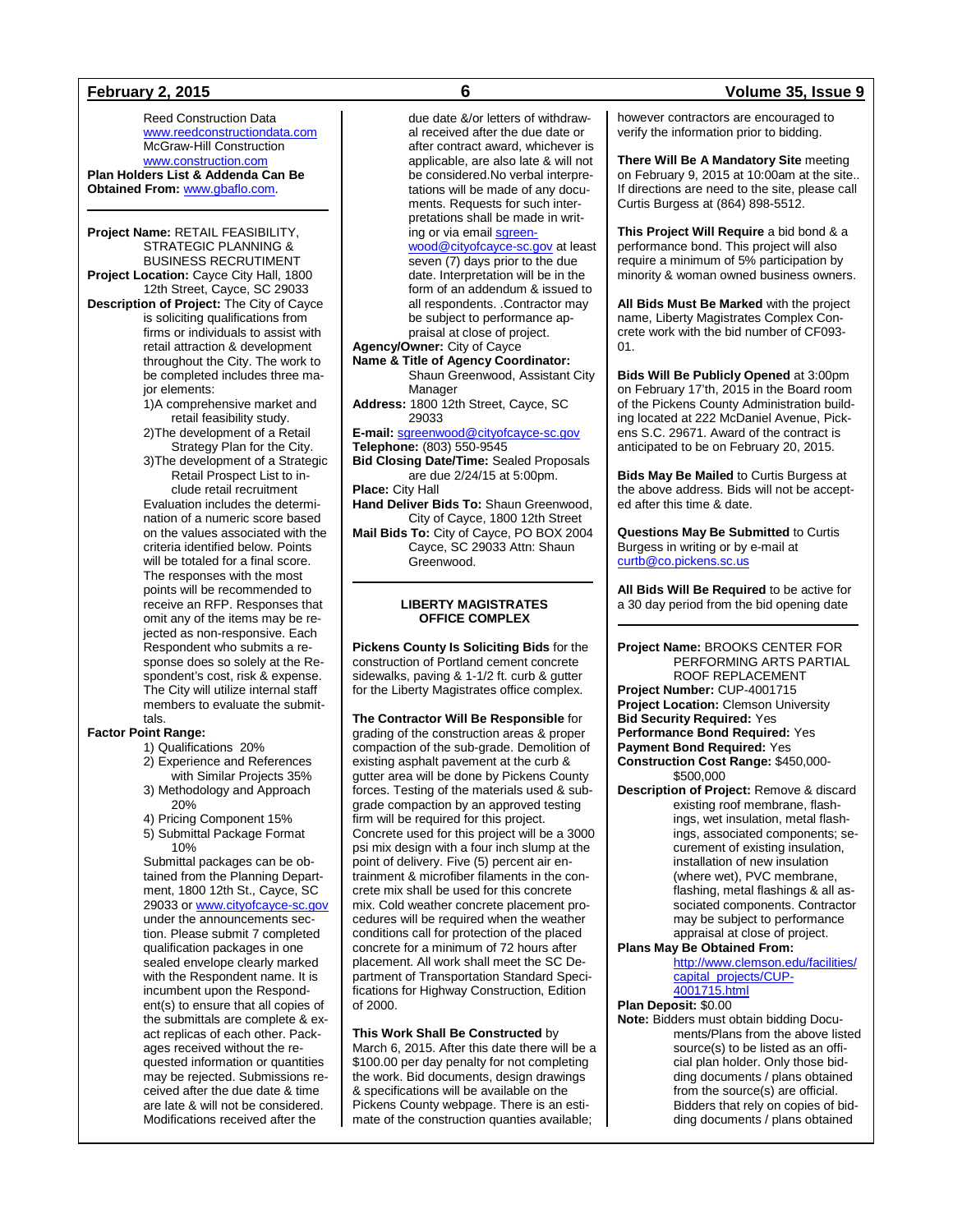from any other source do so at their own risk. **Architect/Engineer:** Stafford Consulting **Engineers A/E Contact:** Keith Cappelluti **A/E Address:** 2020 Starita Road, Suite E , Charlotte NC 28206 **A/E E-mail:** [krcappelluti@terracon.com](mailto:krcappelluti@terracon.com) **A/E Telephone:** (704) 594-8914 **A/E Fax:** (704) 597-5262 **Note:** All questions & correspondence concerning this Invitation to Bid shall be addressed to the A/E. **Agency/Owner:** Clemson University **Name & Title of Agency Coordinator:** Al Cope **Address:** Gentry Hall, 191 Old Greenville Hwy., Clemson, SC 29634 **E-mail:** [cope2@clemson.edu](mailto:cope2@clemson.edu) **Telephone:** (864) 656-4029 **Fax:** (864) 656-0167 **Pre-Bid Conf./Site Visit:** Yes Nonmandatory **Pre-Bid Date/Time:** 2/13/15 – 10:00am **Place:** Gentry Hall, 191 Old Greenville Hwy., Clemson, SC **Bid Closing Date/Time:** 2/25/15 – 10:00am **Place:** Gentry Hall, 191 Old Greenville Hwy., Clemson, SC 29634 **Hand Deliver / Mail Bids To:** Gentry Hall, 191 Old Greenville Hwy., Clemson, SC 29634

**Project Name:** UNIVERSITY OF SC **Project Number:** H27-6100 **Project Location:** 819 Barnwell Street Exterior Painting & Repairs **Bid Security Required:** Yes **Performance Bond Required:** Yes **Payment Bond Required:** Yes **Construction Cost Range:** \$50,000- \$100,000 **Description of Project:** At 819 Barnwell

St.- The removal of lead based paint & asbestos, exterior wood repairs & exterior painting. A General Contractors - Building license is required. Minority & small business participation is encouraged. Contractor may be subject to performance appraisal at close of project.

**Bidding Documents / Plans May Be Obtained From:** USC Web-site: [www.purchasing.sc.edu](http://www.purchasing.sc.edu/)

### **Plan Deposit:** \$0.00

**Note:** Bidders must obtain bidding Documents/Plans from the above listed source(s) to be listed as an official plan holder. Only those bidding documents / plans obtained from the source(s) are official. Bidders that rely on copies of bidding documents / plans obtained from any other source do so at their own risk. All written communications with official plan holders & bidders will be via email or website posting.

**Architects A/E Contact:** Sanders Tate **A/E Address:** 1316 Washington Street, Suite 100, Columbia, SC 29201 **A/E E-mail:** [state@watsontatesavory.com](mailto:state@watsontatesavory.com) **A/E Telephone:** (803) 799-5181 **A/E Fax:** (803) 799-5757 **Note:** All questions & correspondence concerning this Invitation to Bid shall be addressed to the A/E. **Agency/Owner:** University of SC **Name & Title of Agency Coordinator:** Lind Jackson **Address:** 743 Greene Street, Columbia, SC 29208 **E-mail:** [ljackson@fmc.sc.edu](mailto:ljackson@fmc.sc.edu) **Telephone:** (803) 777-3489 **Fax:** (803) 777-7334 **Pre-Bid Conf./Site Visit:** Yes Nonmandatory **Pre-Bid Date/Time:** 2/10/15 – 1:00pm **Place:** 743 Greene St., Cola, SC 29208 Room #53 **Bid Closing Date/Time:** 2/25/15 – 2:00pm **Place:** 743 Greene St., Cola, SC 29208 Room #53 **Hand Deliver / Mail Bids To:** Lind Jackson 743 Greene Street, Columbia, SC 29208

**Architect/Engineer:** Watson Tate Savory

**Description:** ROOFING CONSTRUCTION & REPAIRS PROJECT **Description of work:** RFQ-Request For Qualifications to qualify Contractors for a Roofing Construction & Repairs project at Westside High School, requiring removal & replacement of the existing Coal-Tar Pitch (CTP) Built-Up Roofing assembly on the roof areas included in the 1983 & 1992 construction (approximately 145,000 SF); to be replaced with a new modified asphalt roof assembly to include energy saving increased R-values & slope to the drains. Proactive repairs to other roof areas on the rest of the facility are to be incorporated into the scope

of this reroofing project.

Send Qualifications, Background, Experience & References on Finished Roofing, Reroofing & Recover Roofing Construction Work to include low sloped BUR, Modified Bitumen,Flexible Sheet Membrane (FSM), etc.; metal, bitumenous & FSM flashings & experience with like contracts, work for School Districts, etc., for evaluation to compete on Roofing Work. Each Contractor to be considered for this project must complete the AIA Document A305 - 1986 Contractor's Qualification Statement (to be provided as indicated below) with their response.

ate responses will be: Experience, Location, References, Financial Stability & Credentials, listed in order of importance **Submit Offer By:** 2/17/15 – 2:00pm **Location**: Administration Offices of Anderson School District Five, PO Box 439 (400 Pearman Dairy Road), Anderson, SC 29622 (29625) **Purchasing Agency:** Anderson School District Five **Buyer:** Wess Grant, Executive Director of Operations, (864) 260-5000 telephone, or email [WessGrant@anderson5.net](mailto:WessGrant@anderson5.net) **Direct Inquiries To:** Shepard & Associates, LLC: Blount Shepard, (803) 407-8284 or [shepard-admin@sc.rr.com](mailto:shepard-admin@sc.rr.com) ASD5, Wess Grant, Executive Director of Operations, (864) 260- 5000 or [WessGrant@anderson5.net](mailto:WessGrant@anderson5.net) **The Qualification Statement Form May Be Requested From:** Shepard & Associates or the Administration Office of Anderson School District Five or download from

[www.Anderson5.net](http://www.anderson5.net/)

## **CONSULTANT / PROFESSIONAL SERVICES**

## **FEASIBILITY STUDY FOR A DOWNTOWN CONVENTION CENTER**

REQUEST FOR PROPOSALS RFP NO. 15-3484

The City of Greenville, partnership with Greenville County & VisitGreenvilleSC, is requesting sealed proposals from qualified professional firms or individuals to conduct a comprehensive market demand analysis & evaluation of the potential of constructing a new convention facility in the Downtown area.

Proposal packets may be obtained on-line at:

[http://www.greenvillesc.gov/omb/BidsRFPs.](http://www.greenvillesc.gov/omb/BidsRFPs.aspx) [aspx](http://www.greenvillesc.gov/omb/BidsRFPs.aspx) . or from the Purchasing Division, 7th floor, City Hall, 206 South Main St., Greenville, SC 29601. By mail: PO Box 2207, 29602. By phone: (864) 467-4547. By email: [mdiaz@greenvillesc.gov](mailto:mdiaz@greenvillesc.gov) .

Sealed proposals will be received at the above address until 2:00pm, March 19, 2015.

Deadline for questions is 2:00pm, March 11, 2015.

## **February 2, 2015 7 Volume 35, Issue 9**

The criteria to be used to evalu-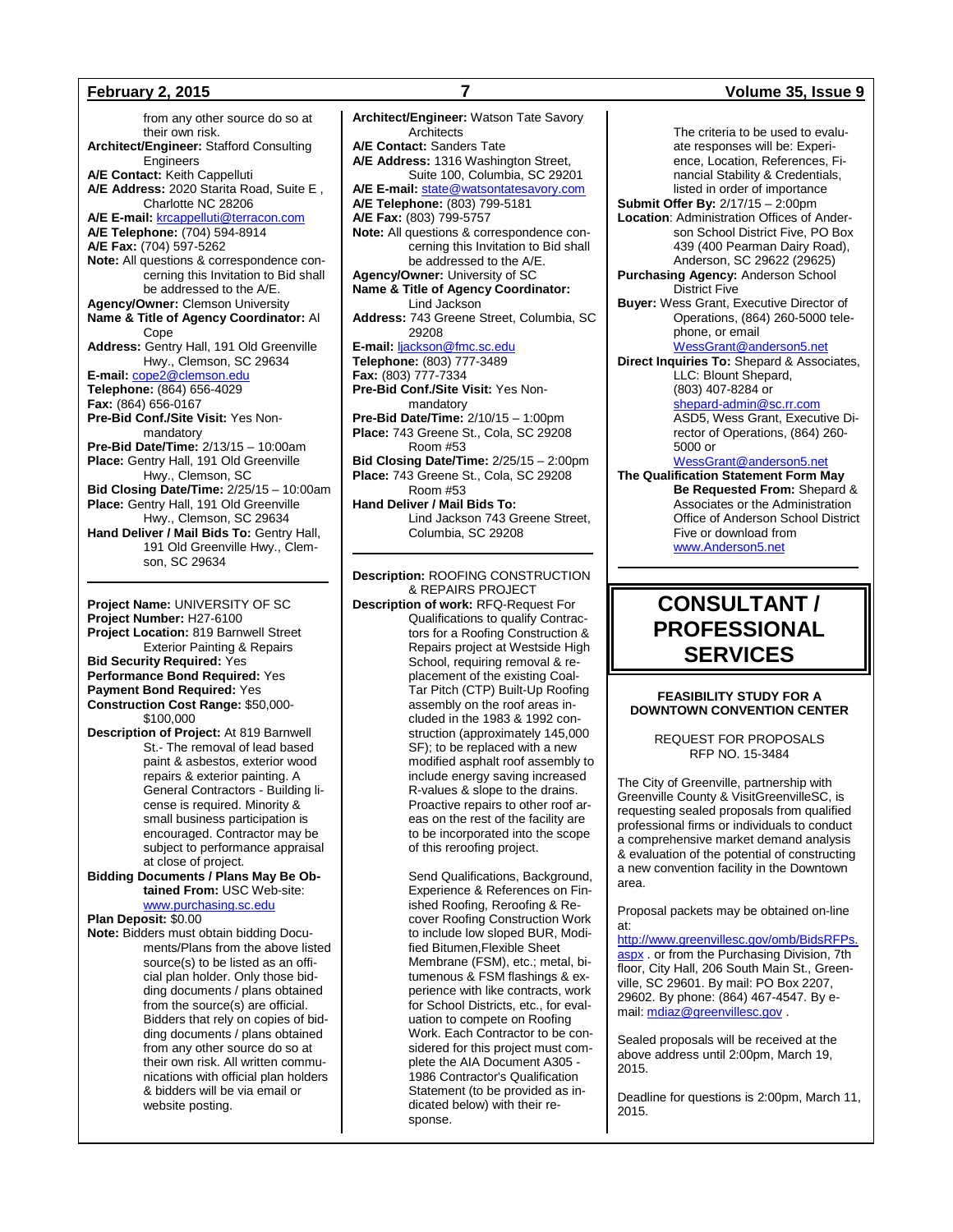The City Of Greenville, SC Is An Equal Opportunity Employer

**Description:** PROVIDE THIRD PARTY RECORDKEEPING, ADMINISTRATION & ASSOCIATED SERVICES FOR THE SC OPTIONAL RETIREMENT PROGRAM **Solicitation Number:** PEBA0022015 **Submit Offer By:** 3/2/15 - 3:00pm **Delivery Point:** Columbia, SC **Purchasing Agency:** SC Public Employee Benefit Authority (PEBA) **Buyer:** Georgia Gillens, CPPB **Email:** [ggillens@peba.sc.gov](mailto:ggillens@peba.sc.gov) **Phone:** (803) 734-0010 **Download Solicitation From:** [http://www.mmo.sc.gov/PS/PS-eip](http://www.mmo.sc.gov/PS/PS-eip-solicitations.phtm)[solicitations.phtm](http://www.mmo.sc.gov/PS/PS-eip-solicitations.phtm)

## **EQUIPMENT**

## **FRONT END SKID STEER LOADER**

York County is seeking sealed bids for one each, new, unused current production front end skid-steer loader.

Inquiries concerning this bid can be made as needed to Roddey Bolin, (803) 628- 3202[, Roddey.bolin@yorkcountygov.com](mailto:Roddey.bolin@yorkcountygov.com)

Bids will be received in the York County Purchasing Department, Room 114, # 6 S. Congress St, York, SC 29745 until 11:00am Wednesday, February 18, 2015, at which time said bids will publicly opened

This bid is listed on the York County Purchasing web site at [www.yorkcountygov.com/purchasing](http://www.yorkcountygov.com/purchasing) .

York County Purchasing Department PO Box 180 6 South Congress Street York, South Carolina 29745 (803) 684-8520 Fax: (803) 684-8580 [www.yorkcountygov.com](http://www.yorkcountygov.com/)

**DESCRIPTION:** FLORENCE COUNTY DSN BOARD (FCDSN BOARD), FAMILY SUPPORT SERVICES is seeking bids to furnish & install (1) new AMS side-entry "Legend" 10 inch lowered-floor modification package for a 2012 Dodge Caravan Minivan. To obtain a copy of Bid Specifications & make arrangement to inspection vehicle please contact the following: Florence County DSN Board, Attn: Becky Poston, 509 Clyde Street, Florence, SC 29506.

Phone number listed below. Solicitation Number 02-15. **The Agency:** Reserves the right to accept or reject any or all bids received **BUYER**: Becky Poston, Florence County Disabilities & Special Needs Board. (843) 678-8576, ext. 212. **Delivery Point**: 509 Clyde Street, Florence, SC 29506. **Bids:** May be mailed to address above or fax to (843) 678-8575 or email to [bposton@fcdsn.org](mailto:bposton@fcdsn.org) no later than 4;00pm February 16, 2015. **OPENING DATE/TIME/PLACE**: February 17, 2015, 1:00pm at FCDSN Board Family Support Services, 509 Clyde Street, Florence, SC 29506

**Description:** DANIEL HIGH SCHOOL USED BAND TRUCK **Solicitation Number:** 115-1-2-18 **Bid Location:** School District of Pickens County, 1348 Griffin Mill Rd., Easley, SC 29640 **Deadline For Question:** 2/13/15 **–**10:00am **Due Date/Time:** 2/18/15 – 10:00am **Submit To:** School District of Pickens County, Attn.: Kate Wilson, Coordinator of Procurement, 1348 Griffin Mill Rd., Easley, SC 29640 **Bid Request:** [www.pickens.k12.sc.us](http://www.pickens.k12.sc.us/) **Inquiries:** [katewilson@pickens.k12.sc.us](mailto:katewilson@pickens.k12.sc.us)

**Description:** KITCHEN EQUIPMENT **Description of Work:** Georgetown County School District is soliciting written quotations for the provision of Kitchen Equipment, for use by the Vocational Program at Georgetown High School, to include, but, not limited to a restaurant range, a reinforced riser, a griddle, etc. A complete document of the terms and conditions may be obtained by contacting the Procurement office via email, a[t apaulhus@gcsd.k12.sc.us](mailto:apaulhus@gcsd.k12.sc.us) **Solicitation Number:** 1501006

**Delivery Point:** Georgetown High School **Submit Offer By:** 2/17/15 – 2:30pm **Location:** Procurement Office, 2018

Church Street, Georgetown, SC 29440,

**Direct Inquiries To Buyer:** Anne Paulhus, Procurement Supervisor **Bid Request:** Fax (843) 436-7231

**Description:** WELDING EQUIPMENT **Description of Work:** Georgetown County School District is soliciting written quotations for the provision of Welding Equipment, for use by the Vocational Program at Georgetown High School, to include, but, not limited to a band saw, drill press, bend tester, etc. A complete document of the

## **February 2, 2015 8 Volume 35, Issue 9**

terms & conditions may be obtained by contacting the Procurement office via email, at [apaulhus@gcsd.k12.sc.us](mailto:apaulhus@gcsd.k12.sc.us)

**Solicitation Number:** 1501005 **Delivery Point:** Georgetown High School **Submit Offer By:** 2/17/15 – 2:00pm **Location:** Procurement Office, 2018 Church Street, Georgetown, SC 29440,

**Direct Inquiries To Buyer:** Anne Paulhus, Procurement Supervisor **Bid Request:** Fax (843) 436-7231

## *REBID*

- **Description:** 3D DESKTOP MILLING SYSTEM
- **Solicitation Number:** YTC-15-3D Milling System
- **Delivery Point:** 452 S Anderson Rd., Rock Hill, SC 29730
- **Submit Offer By:** 2/13/15 3:00pm
- **Purchasing Agency:** York Technical College, 452 S. Anderson Rd., Rock Hill, SC 29730

**Buyer:** Debbie Bailey, (803) 327-8010, [dbailey@yorktech.edu](mailto:dbailey@yorktech.edu)

**To Receive A Copy Of The Solicitation:** E-mail Debbie Bailey at [dbailey@yorktech.edu](mailto:dbailey@yorktech.edu)

**Description:** THE LANCASTER COUNTY SCHOOL DISTRICT IS ACCEPTING COMPETITIVE QUOTATIONS FOR THE PURCHASE & DELIVERY OF THREE (3) BASEBALL FIELD COVERS WITH SANDBAGS & THREE (3) FIELD COVER ROLLERS. **Solicitation Number:** 201519

**Submit Offer By:** 2/11/15 - 2:00pm **Deadline For Question:** 2/6/15 - 2:00pm **Submit To:** Lancaster County School District, Attn: Cara Cox, Procurement Specialist, 300 South Catawba Street, Lancaster, SC 29720; Email: [Procure](mailto:Procurement.Dept@lcsdmail.net)[ment.Dept@lcsdmail.net](mailto:Procurement.Dept@lcsdmail.net) ; Fax: (803) 285-9729 **Direct Inquiries To: [Procure-](mailto:Procurement.Dept@lcsdmail.net)**

[ment.Dept@lcsdmail.net](mailto:Procurement.Dept@lcsdmail.net) **Bid Request:**

> [http://www.lancastercsd.com/fina](http://www.lancastercsd.com/financeprocurement/procurement-2/) [nceprocurement/procurement-2/](http://www.lancastercsd.com/financeprocurement/procurement-2/)

**Description:** CDC CAMERA **Solicitation Number:** 15.48.LS.Q **Delivery Point:** Charleston **Submit Offer By:** 2/12/15 – 2:00pm **Purchasing Agency:** College of Charleston Procurement Office, 66 George St., Charleston, SC **Buyer:** Lew SanFelice **Telephone:** (843) 953-5510 **E-mail:** [sanfelicel@cofc.edu](mailto:SanfeliceL@cofc.edu)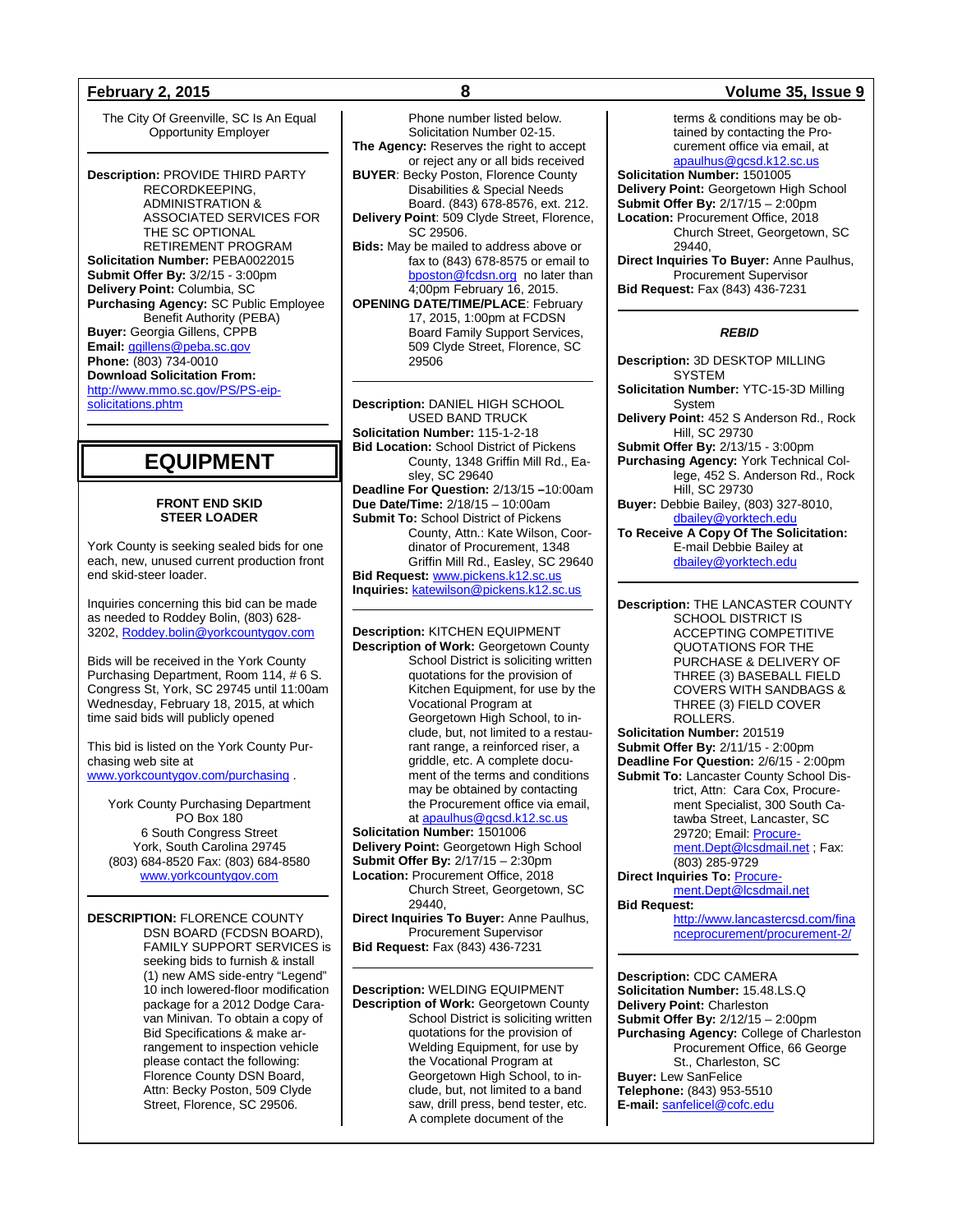**Download Solicitation From:** [http://eprocure.cofc.edu](http://eprocure.cofc.edu/) under "Current Bid Opportunities"

**Description:** SIEMEN'S SINAMICS G120 DRIVE SIMULATOR **Solicitation Number:** 150202-285-06806- 02/12/15 **Delivery Point:** Trident Technical College, North Charleston **Submit Offer By:** 2/12/15 – 2:00pm **Purchasing Agency:** Trident Technical College, Purchasing Office, 2050 Mabeline Rd., N Charleston, SC 29406 **Direct Inquiries to Buyer:** Wendy Dennis, Phone (843) 574-6065, E-mail [Wendy.Dennis@tridenttech.edu](mailto:Wendy.Dennis@tridenttech.edu) **Download Solicitation From:** [http://www.tridenttech.edu/procur](http://www.tridenttech.edu/procurement.htm) [ement.htm](http://www.tridenttech.edu/procurement.htm)

**Description:** FURNISH & DELIVER OUTDOOR SOLAR POWERED TRASH COMPACTORS & RECYCLING UNITS **Solicitation Number:** USC-IFB-2757-LW **Submit Offer By:** 2/19/15 – 3:00pm **Purchasing Agency:** USC Purchasing, 6th Floor, 1600 Hampton St., Columbia, SC, (803) 777-4115 **Bid Request:** Download solicitation from [http://purchasing.sc.edu](http://purchasing.sc.edu/) or call the USC bid line at (803) 777-0255 **Buyer:** Lana Widener

**Description:** IN-HOUSE PROFESSIONAL PRINTED CIRCUIT BOARD (PCB) PROTOTYPE FABRICATION SYSTEM **Solicitation Number:** 58069581 **Delivery Point:** Blackville, SC **Submit Offer By:** 2/20/15 – 2:00pm **Purchasing Entity:** Clemson University, Procurement Services, Administrative Services Building, 108 Perimeter Rd., Clemson, SC 29634 **Direct Inquiries to Buyer:** April Pitts,

Phone (864) 656-1773, E-mail [apitts@clemson.edu](mailto:apitts@clemson.edu) **Download Solicitation From:**

[www.clemson.edu/cfo/procureme](http://www.clemson.edu/cfo/procurement/vendors) [nt/vendors](http://www.clemson.edu/cfo/procurement/vendors)

## **INFORMATION TECHNOLOGY**

**Description:** IV & V SOFTWARE **SERVICES Solicitation Number:** 5400009031 **Submit Offer By:** 2/25/15 – 2:30pm **Purchasing Agency:** ITMO, Division of Procurement Services, Budget & Control Board, 1201 Main St., Ste. 601, Columbia, SC 29201 **Buyer:** Michael Thomas **Email:** [mthomas@mmo.sc.gov](mailto:mthomas@mmo.sc.gov) **Phone:** (803) 896-5232 **Download Solicitation From:** [http://webprod.cio.sc.gov/SCSolicitationWe](http://webprod.cio.sc.gov/SCSolicitationWeb/solicitationAttachment.do?solicitnumber=5400009031) [b/solicitationAttachment.do?solicitnumber=5](http://webprod.cio.sc.gov/SCSolicitationWeb/solicitationAttachment.do?solicitnumber=5400009031) [400009031](http://webprod.cio.sc.gov/SCSolicitationWeb/solicitationAttachment.do?solicitnumber=5400009031)

**Description:** NETWORK UPGRADES **Solicitation Number:** SUMTER-2015-001 **FCC form 470Number:** 892120001308736 **Response Delivery Address:** Sumter School District, District Office 1345 Wilson Hall Road, Sumter, SC 29150 **ITB Due/Opening Date/Time:** Thursday, February 26th, 2015, 2:00pm **Request ITB From:** [2015Sumter@district.us.com](mailto:2015Sumter@district.us.com)

**Special Instructions:** Vendor Must Reference the Solicitation Number &/or FCC Form 470 # to which they are seeking information for.

**Description:** STRUCTURED CABLING **Solicitation Number:** LEX2-2015-002 **FCC form 470Number:** 461760001310616 **Response Delivery Address:** Lexington County School District 2, District Office715 Ninth Street, West Columbia, SC 29169 **Proposals Due/Opening Date/Time:** Friday, February 27th, 2015, 2:00pm **Request RFP From:** [2015Lexington2@district.us.com](mailto:2015Lexington2@district.us.com)

**Special Instructions:** Vendor Must Reference the Solicitation Number &/or FCC Form 470 # to which they are seeking information for.

**Description:** NETWORK GEAR FOR LAN UPGRADES **Solicitation Number:** LEX2-2015-001 **FCC form 470Number:** 781390001309216 **Response Delivery Address:** Lexington County School District 2, District Office715 Ninth Street, West Columbia, SC 29169 **ITB Due/Opening Date/Time:** Thursday, February 26th, 2015, 2:00pm **Request ITB From:** [2015Lexington2@district.us.com](mailto:2015Lexington2@district.us.com) **Special Instructions:** Vendor Must Reference the Solicitation Number &/or FCC Form 470 # to which they

are seeking information for.

**Description:** HEWLETT PACKARD HARDWARE & SOFTWARE **Solicitation Number:** IFB0107-15 **Delivery Point:** Conway, SC **Submit Offer By:** 2/10/15 – 2:00pm

## **February 2, 2015 9 Volume 35, Issue 9**

**Purchasing Agency:** Horry-Georgetown Technical College, 2050 Hwy 501 East, Conway, SC 29526 (PO Box 261966, Conway, SC 29528) **Buyer:** Dianna Cecala, Procurement Manager, Phone (843) 349-5207, E-mai[l dianna.cecala@hgtc.edu](mailto:dianna.cecala@hgtc.edu) **Download Solicitation From:** [www.hgtc.edu/purchasing](http://www.hgtc.edu/purchasing)

**Description:** CAREER CENTER MANAGEMENT SOFTWARE **Solicitation Number:** 15.40.NC.Q **Delivery Point:** Charleston, SC **Submit Offer By:** 2/16/15 – 2:00pm **Purchasing Agency:** College of Charleston, Office of Procurement, Lightsey Center, Ste. B-53, 160 Calhoun St., Charleston, SC 29401 **Buyer:** Niall Cahill, Phone (843) 953-5940, E-mai[l cahillnp@cofc.edu](mailto:cahillnp@cofc.edu) **Download Solicitation From:** [http://ebid.cofc.edu](http://ebid.cofc.edu/) – under "Current Bid Opportunities"

**Description:** GOOGLE SEARCH APPLIANCE, 3 YEAR LICENSE **Solicitation Number:** 15.48.NC.Q **Delivery Point:** Charleston, SC **Submit Offer By:** 2/16/15 – 2:00pm **Purchasing Agency:** College of Charleston, Office of Procurement, Lightsey Center, Ste. B-53, 160 Calhoun St., Charleston, SC 29401 **Buyer:** Niall Cahill, Phone (843) 953-5940, E-mai[l cahillnp@cofc.edu](mailto:cahillnp@cofc.edu) **Download Solicitation From:** [http://ebid.cofc.edu](http://ebid.cofc.edu/) – under "Cur-

rent Bid Opportunities"

**Description:** AUTOMATED SUBSTITUTE EMPLOYEEE MANAGEMENT **SYSTEM Solicitation Number:** 15-012 **Submit Offer By:** 2/17/15 – 2:00PM **Purchasing Agency:** Beaufort County School District; 2900 Mink Point Blvd; PO Drawer 309; Beaufort, SC 29901-030 **Buyer:** Sandi Amsler, CPPB (843) 322 2349; [san](mailto:sandi.amsler@beaufort.k12.sc.us)[di.amsler@beaufort.k12.sc.us](mailto:sandi.amsler@beaufort.k12.sc.us)

**Download Solicitation From:** [Click Here](http://www.beaufort.k12.sc.us/pages/BCSD/Departments/Operational_Services/Finance/Bids___Awards)

## **MAINTENANCE / REPAIR**

**Description:** INSTALL HVAC SYSTEM & DUCTWORK IN A ROOM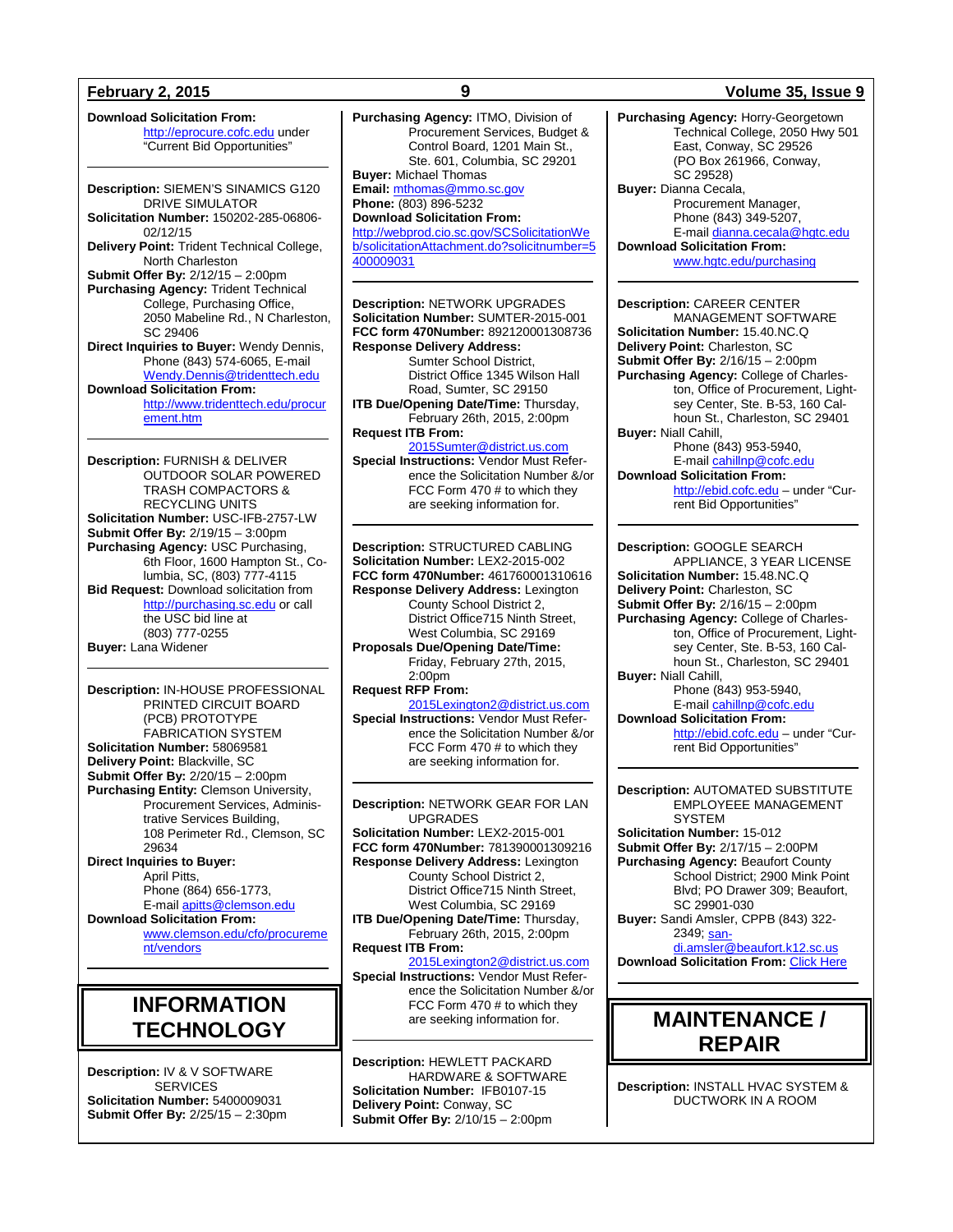ONBOARD USS YORKTOWN PER SPECIFICATIONS. **Solicitation Number:** 2015-004 **Delivery Point:** Mount Pleasant, SC **Site Visit:** Mandatory, to schedule an appointment contact Paul Jeffers (843) 729-0853 **Submit Offer By:** 2/9/15 – 10:00am **Purchasing Agency:** Patriots Point Development Authority, 40 Patriots Point Rd., Mount Pleasant, SC **Direct Inquiries To Buyer:** Paul Jeffers, (843) 729-0853, [pjeffers@patriotspoint.org](mailto:pjeffers@patriotspoint.org)

**Description:** REPLACEMENT OF THE GATEHOUSE SLIDING GLASS DOORS AT ISLE OF PALMS COUNTY PARK **Solicitation Number:** 2015-SP-013 **Delivery Point:** Isle of Palms SC **Pre-Bid Conf.:** Non-Mandatory **Date/Time/Place:** February 6, 2015 at 10:30am. Isle of Palms County Park **Submit Offer By:** 2/17/15 – 2:00pm **Purchasing Agency:** Charleston County Park & Recreation Commission, 861 Riverland Drive, Charleston SC 29412 **Direct Inquiries To Buyer:** Lanna Wright, CPPB [prcprocurement@ccprc.com](mailto:prcprocurement@ccprc.com) **Download Solicitation From: w**[ww.ccprc.com/bids](http://www.ccprc.com/bids)

## **MINOR CONSTRUCTION**

## **Invitation for Minor Construction Quotes**

SCBO Notes referred to in State Agency advertisements appearing in the Minor Construction Section of SCBO can be found at [Click Here.](http://www.mmo.sc.gov/PS/general/scbo/SCBO_Notes_060512.pdf) Please verify requirements for non-State agency advertisements by contacting the agency/owner.

### *READVERTISEMENT AMEND PROJECT NAME*

**Project Name:** LUCKEY RD. CTH II 13D SPRINKLER SYSTEM **Project Number:** EJN-14-P-17 **Location:** 60 Luckey Rd., Bishopville, SC 29010 **Applicable SCBO Notes:** 4 & 5 **Bid Security Required:** No

**Performance Bond Required:** No **Payment Bond Required:** No **Description of Project:** The project scope is to provide a complete new 13D

sprinkler system. Pipe to be concealed in the attic. Contractor to determine if the existing domestic supply & meter are adequate for

the system demand, & to provide larger supply line, meter& tap if required. Contractor may be subject to performance appraisal at close of project. **Construction Cost Range:** <\$15,000.00 **Architect/Engineer:** SCDDSN Engineering & Planning Division **A/E Contact:** Andrew Tharin, P.E. **A/E Address:** 3440 Harden St. Extension, Columbia, SC 29203 **A/E Telephone:** (803) 898-9423 **A/E Fax:** (803) 832-8188 **A/E E-mail:** [ATharin@ddsn.sc.gov](mailto:ATharin@ddsn.sc.gov) **Plans May Be Obtained From:** Jerra Kirchner, SCDDSN Engineering & Planning Division, 3440 Harden St. Extension, Columbia, SC 29203. Ph. (803) 898-9796 , Fax (803) 832-8188, email [JKirch](mailto:JKirchner@ddsn.sc.gov)[ner@ddsn.sc.gov](mailto:JKirchner@ddsn.sc.gov) **Plan Deposit:** \$25.00 Refundable **Site Visit:** Contact Mary Mack (803) 459- 885[6 MMack@lcdsn.org](mailto:MMack@lcdsn.org) **Agency/Owner:** Lee County Disabilities & Special Needs Board **Name & Title of Agency Coordinator:** Mary Mack, Executive Director **Address:** 842 McLeod Rd., Bishopville, SC 29010 **Telephone:** (803) 484-9473 **Fax:** (803) 484-5710 **E-mail:** [MMack@lcdsn.org](mailto:MMack@lcdsn.org) **IFQ Due Date/Time:** 2/10/15 – 3:00pm **Place:** SCDDSN Central Office, Suite 247 **Hand Deliver / Mail IFQ To:** Andrew Tharin, P.E. SCDDSN Engineer-

ing & Planning Division, 3440 Harden St. Extension, Suite 231, Columbia, SC 29203

**Description:** REPLACE PLAYGROUND RETAINING WALL AT USC AIKEN CHILDREN'S CENTER **Solicitation Number:** 0157JJ **Delivery Point:** Aiken, SC **Site Visit:** Mandatory **Date/Time/Place:** 2/10/15 - 10:00am USC Aiken Supply & Maint. Bldg. Room 102 **Submit Offer By:** 2/19/15 - 2:00pm **Purchasing Entity:** USC Aiken, 471 University Parkway, Aiken, SC 29801 **Buyer:** Jeff Jenik[, jeffj@usca.edu](mailto:jeffj@usca.edu) **Download Solicitation From:** [http://web.usca.edu/campus](http://web.usca.edu/campus-support/purchasing/solicitations-and-awards)[support/purchasing/solicitations-](http://web.usca.edu/campus-support/purchasing/solicitations-and-awards)

[&-awards](http://web.usca.edu/campus-support/purchasing/solicitations-and-awards)

## **PRINTING**

**Description:** PRINTING OF COLLEGE CATALOG **Solicitation Number:** 020215-966-68702- 02/20/15 **Delivery Point:** North Charleston, SC **Submit Offer By:** 2/20/15 – 2:00pm

## **February 2, 2015 10 Volume 35, Issue 9**

**Purchasing Entity:** Trident Technical College, Purchasing Office, 2050 Mabeline Rd., Bldg. 940, Charleston, SC **Direct Inquiries To Buyer:** Jeff O'Dell, (843) 574-6205, [jeff.odell@tridenttech.edu](mailto:jeff.odell@tridenttech.edu) **Download Solicitation From: [Click Here](http://www.tridenttech.edu/about/departments/proc/ttc_solic.htm)** 

## **SERVICES**

**Description:** REFUSE COLLECTION & DISPOSAL SERVICES **Solicitation Number:** 5400009152 **Submit Offer By:** 2/17/15 – 10:00AM **Purchasing Agency:** SC Budget & Control Board, Internal Operations, 1201 Main St., Ste. 400, Columbia, SC 29201 **Buyer:** Jason Evans **E-mail:** [jevans@io.sc.gov](mailto:jevans@io.sc.gov)  **Phone**: (803) 737-2805

**Download Solicitation From:**  [http://webprod.cio.sc.gov/SCSolicitationWe](http://webprod.cio.sc.gov/SCSolicitationWeb/solicitationAttachment.do?solicitnumber=5400009152) [b/solicitationAttachment.do?solicitnumber=5](http://webprod.cio.sc.gov/SCSolicitationWeb/solicitationAttachment.do?solicitnumber=5400009152) [400009152](http://webprod.cio.sc.gov/SCSolicitationWeb/solicitationAttachment.do?solicitnumber=5400009152)

**Description:** WASTE MANAGEMENT FOR SC FARMER MARKET **Solicitation Number:** 5400009126 **Pre-Bid Conf.:** Non-mandatory **Date/Time/Place:** 2/9/15 11:30am SC Department of Agriculture Columbia Farmers Market (Administration Building) 208A Wholesale Lane West Columbia, SC 29172 **Submit Offer By:** 2/19/15 – 11:30pm **Purchasing Agency:** SC Department of Agriculture Wade Hampton State Office Building Columbia, SC 29211 **Buyer:** Richard Brinkley **E-mail:** [rbrinkley@scad.sc.gov](mailto:rbrinkley@scad.sc.gov) **Telephone:** (803) 734-2204 **Download Solicitation From:**

[http://webprod.cio.sc.gov/SCSolicitationWe](http://webprod.cio.sc.gov/SCSolicitationWeb/solicitationAttachment.do?solicitnumber=5400009126) [b/solicitationAttachment.do?solicitnumber=5](http://webprod.cio.sc.gov/SCSolicitationWeb/solicitationAttachment.do?solicitnumber=5400009126) [400009126](http://webprod.cio.sc.gov/SCSolicitationWeb/solicitationAttachment.do?solicitnumber=5400009126)

**Description:** EXHIBIT FOR JONES GAP STATE PARK **Solicitation Number:** 5400009106 **Site Visit:** By appointment **Location:** Jones Gap State Park, 303 Jones Gap Road, Marietta, SC 29661 **Submit Offer By:** 2/19/15 – 3:00pm **Purchasing Agency:** SC Dept. Parks, Recreation & Tourism, 1205 Pendleton St., Rm. 517, Columbia, SC 29201 **Buyer:** James Jackson **Email:** [jjackson@scprt.com](mailto:jjackson@scprt.com) **Phone:** (803) 734-1302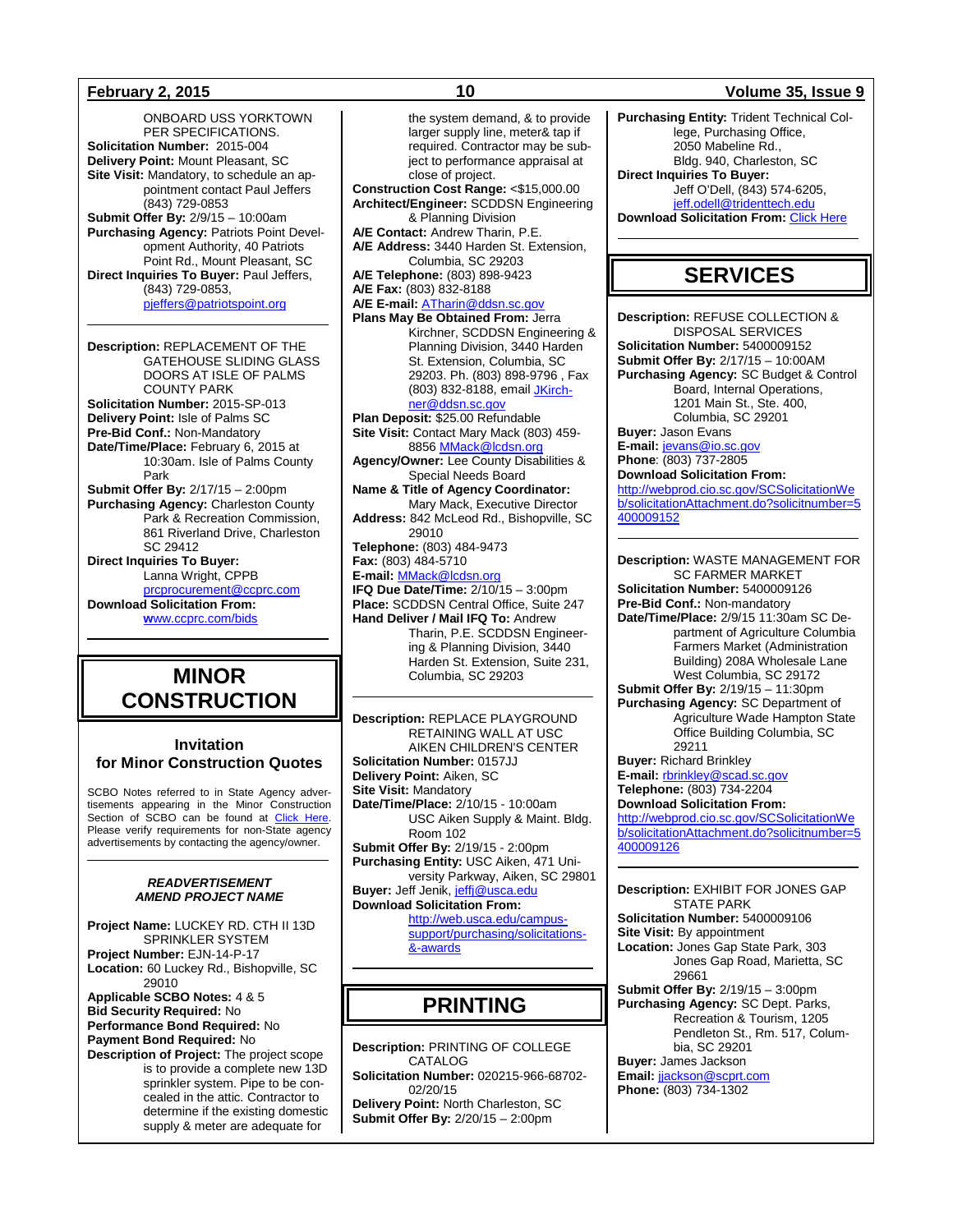[http://webprod.cio.sc.gov/SCSolicitationWe](http://webprod.cio.sc.gov/SCSolicitationWeb/solicitationAttachment.do?solicitnumber=5400009106) [b/solicitationAttachment.do?solicitnumber=5](http://webprod.cio.sc.gov/SCSolicitationWeb/solicitationAttachment.do?solicitnumber=5400009106) [400009106](http://webprod.cio.sc.gov/SCSolicitationWeb/solicitationAttachment.do?solicitnumber=5400009106)

**Description:** MOWING BEAUFORT **Solicitation Number:** 5400009110 **Submit Offer By:** 2/25/15 – 10:00am **Purchasing Agency:** SC Department of Transportation, Procurement Office, Room 101, 955 Park St., Columbia, SC 29201 **Buyer:** Andy Bowman, CPPB **E-mail:** [bowmanae@scdot.org](mailto:bowmanae@scdot.org) **Phone:** (803) 737-1484 **Download Solicitation From:** [http://webprod.cio.sc.gov/SCSolicitationWe](http://webprod.cio.sc.gov/SCSolicitationWeb/solicitationAttachment.do?solicitnumber=5400009110) [b/solicitationAttachment.do?solicitnumber=5](http://webprod.cio.sc.gov/SCSolicitationWeb/solicitationAttachment.do?solicitnumber=5400009110)

[400009110](http://webprod.cio.sc.gov/SCSolicitationWeb/solicitationAttachment.do?solicitnumber=5400009110)

### **LEASING & OPERATION OF A RESTAURANT & BAR FACILITY**

The Town of Kingstree is issuing a Request For Proposals for the leasing & operation of a restaurant & bar facility owned by the Town at 134 E Main Street, Kingstree.

Please contact Dan Wells at (843) 355 8162 o[r dwells@kingstree.org](mailto:dwells@kingstree.org) for information or to schedule an appointment to view the facility.

A draft of the proposed lease is at <http://kingstree.org/proposals-restaurant/> . Proposals will be accepted until 5:00pm March 27

### **OFFICE SPACE IN CHEROKEE COUNTY FOR S.C.D.H.H.S.**

The State of SC is seeking office space in Cherokee County on behalf of the SC Department of Health & Human Services. Information about this bid can be found at [www.gs.sc.gov/sb-ps/leasing/LS](http://www.gs.sc.gov/sb-ps/leasing/LS-solicitations.phtm)[solicitations.phtm](http://www.gs.sc.gov/sb-ps/leasing/LS-solicitations.phtm)

Please direct your responses & inquiries in writing to Cynthia Young, 1200 Senate Street, Suite 460, Columbia, SC 29201, Fax (803) 734-0592, or **cyoung@gs.sc.gov** 

All proposals must be received in the Real Property Services Office on or before 4:00pm, February 27

**Description:** PROVIDE & INSTALL NEW TRANSPORTABLE BLEACHERS AT LAMAR HIGH SCHOOL **Solicitation Number:** 1415-17 **Delivery Point:** Lamar High School, 216 N. Darlington Ave., Lamar, SC 29069 **Submit Offer By:** 2/17/15 - 11:00am

**Purchasing Agency:** Darlington County School District, 120 East Smith Avenue, Darlington, SC 29532 **Buyer:** Nan Johnson, (843) 398-2272, Nan-[Nan-](mailto:Nannette.johnson@darlington.k12.sc.us)

[nette.johnson@darlington.k12.sc.](mailto:Nannette.johnson@darlington.k12.sc.us) [us](mailto:Nannette.johnson@darlington.k12.sc.us)

**Direct Inquiries To**: Questions must be in writing & received by 11:00am, February 5, 2015. All inquiries must be directed to Nan Johnson & the solicitation # & name must be noted. Questions can be submitted by e-mail t[o Nan-](mailto:Nannette.johnson@darlington.k12.sc.us)

[nette.johnson@darlington.k12.sc.](mailto:Nannette.johnson@darlington.k12.sc.us) [us](mailto:Nannette.johnson@darlington.k12.sc.us) The solicitation # & name must appear in the "Subject" field; by fax to (843) 398-2240 or mailed to Nan Johnson, 120 East Smith Avenue, Darlington, SC 29532

## **Download Solicitation From:**

[www.darlington.k12.sc.us,](http://www.darlington.k12.sc.us/) click "Departments" click "Finance & Procurement" click "Solicitations" click "2013-14 Solicitations"

**Description:** ADOBE CREATIVE CLOUD COMPLETE & PREMIERE PRO DEVICE **Solicitation No.:** RFWQ-LA-304-02-10-

2015

**Delivery Point:** LANDER UNIVERSITY, GREENWOOD, SC 29649

**Submit Offer By:** 2/10/15 – 3:00pm **Purchasing Entity:** Procurement Services, Lander University, Facilities Operations, 204 W. Henrietta Ave, Greenwood, SC

**Direct Inquiries/Bid Request To Buyer:** Lois Amick, (864) 388-8899, Fax (864) 388-8127, or [lamick@lander.edu](mailto:lamick@lander.edu)

**Download Solicitation From:** [Click here](http://www.lander.edu/Business-Administration/Procurement-Services/Solicitations.aspx)

## **SUPPLIES**

**Description:** MICR TONER CARTRIDGES **Solicitation Number:** 5400009140 **Submit Offer By:** 2/26/15 – 2:30pm **Purchasing Agency:** SC DHEC 2600 Bull Street, Columbia, SC 29201-1708 **Buyer:** Michael Smith **Email:** [Michael.Smith@dhec.sc.gov](mailto:Michael.Smith@dhec.sc.gov) **Phone:** (806) 898-3482 [http://webprod.cio.sc.gov/SCSolicitationWe](http://webprod.cio.sc.gov/SCSolicitationWeb/solicitationAttachment.do?solicitnumber=5400009140) [b/solicitationAttachment.do?solicitnumber=5](http://webprod.cio.sc.gov/SCSolicitationWeb/solicitationAttachment.do?solicitnumber=5400009140) [400009140](http://webprod.cio.sc.gov/SCSolicitationWeb/solicitationAttachment.do?solicitnumber=5400009140)

**Description:** PROMOTIONAL ITEMS WITH IMPRINT **Solicitation Number:** 5400009129 **Submit Offer By:** 2/10/15 – 2:00pm **Purchasing Agency:** SC Dept. of Public Safety, Procurement Office, 10311 Wilson Blvd., D-1, Blythewood, SC 29016

## **February 2, 2015 11 Volume 35, Issue 9**

**Buyer:** Wayne A. Tesh, Jr., CPPB **Email:** [waynetesh@scdps.gov](mailto:waynetesh@scdps.gov) **Phone:** (803) 896-5462 **Download Solicitation From:** [http://webprod.cio.sc.gov/SCSolicitationWe](http://webprod.cio.sc.gov/SCSolicitationWeb/solicitationAttachment.do?solicitnumber=5400009129) [b/solicitationAttachment.do?solicitnumber=5](http://webprod.cio.sc.gov/SCSolicitationWeb/solicitationAttachment.do?solicitnumber=5400009129) [400009129](http://webprod.cio.sc.gov/SCSolicitationWeb/solicitationAttachment.do?solicitnumber=5400009129)

**Description:** DECK SCRUB BRUSH **Solicitation Number:** 5400008002 **Submit Offer By:** 2/19/15 – 10:00am **Purchasing Agency:** SC Department of Corrections, Purchasing Branch, 4420 Broad River Rd., Columbia, SC 29210 **Buyer:** Jonathan Eckstrom **Phone:** (803) 896-1934 **E-mail:** [eckstrom.jonathan@doc.sc.gov](mailto:eckstrom.jonathan@doc.sc.gov) **Download Solicitation From:** [http://webprod.cio.sc.gov/SCSolicitationWe](http://webprod.cio.sc.gov/SCSolicitationWeb/solicitationAttachment.do?solicitnumber=5400008002) [b/solicitationAttachment.do?solicitnumber=5](http://webprod.cio.sc.gov/SCSolicitationWeb/solicitationAttachment.do?solicitnumber=5400008002)

## [400008002](http://webprod.cio.sc.gov/SCSolicitationWeb/solicitationAttachment.do?solicitnumber=5400008002)

**Description:** CHICKEN HOUSE & EGG LINE - MACDOUGALL **Solicitation Number:** 5400009079 **Submit Offer By:** 2/12/15 – 10:00am **Purchasing Agency:** SC Department of Corrections, Purchasing Branch, 4420 Broad River Rd., Columbia, SC 29210 **Buyer:** Jonathan Eckstrom **Phone:** (803) 896-1934 **E-mail:** [eckstrom.jonathan@doc.sc.gov](mailto:eckstrom.jonathan@doc.sc.gov) **Download Solicitation From:** [http://webprod.cio.sc.gov/SCSolicitationWe](http://webprod.cio.sc.gov/SCSolicitationWeb/solicitationAttachment.do?solicitnumber=5400009079) [b/solicitationAttachment.do?solicitnumber=5](http://webprod.cio.sc.gov/SCSolicitationWeb/solicitationAttachment.do?solicitnumber=5400009079) [400009079](http://webprod.cio.sc.gov/SCSolicitationWeb/solicitationAttachment.do?solicitnumber=5400009079)

**Description:** SPAY & BUFF FLOOR CLEANER / WAX **Solicitation Number:** 5400008004 **Submit Offer By:** 2/19/15 – 10:00am **Purchasing Agency:** SC Department of Corrections, Purchasing Branch, 4420 Broad River Rd., Columbia,

SC 29210 **Buyer:** Jonathan Eckstrom **Phone:** (803) 896-1934 **E-mail:** [eckstrom.jonathan@doc.sc.gov](mailto:eckstrom.jonathan@doc.sc.gov)

**Download Solicitation From:**

[http://webprod.cio.sc.gov/SCSolicitationWe](http://webprod.cio.sc.gov/SCSolicitationWeb/solicitationAttachment.do?solicitnumber=5400008004) [b/solicitationAttachment.do?solicitnumber=5](http://webprod.cio.sc.gov/SCSolicitationWeb/solicitationAttachment.do?solicitnumber=5400008004) [400008004](http://webprod.cio.sc.gov/SCSolicitationWeb/solicitationAttachment.do?solicitnumber=5400008004)

**Description:** POLISH & STRIPPER PADS **Solicitation Number:** 5400008015 **Submit Offer By:** 2/19/15 – 10:00am **Purchasing Agency:** SC Department of Corrections, Purchasing Branch, 4420 Broad River Rd., Columbia, SC 29210 **Buyer:** Jonathan Eckstrom **Phone:** (803) 896-1934 **E-mail:** [eckstrom.jonathan@doc.sc.gov](mailto:eckstrom.jonathan@doc.sc.gov) **Download Solicitation From:**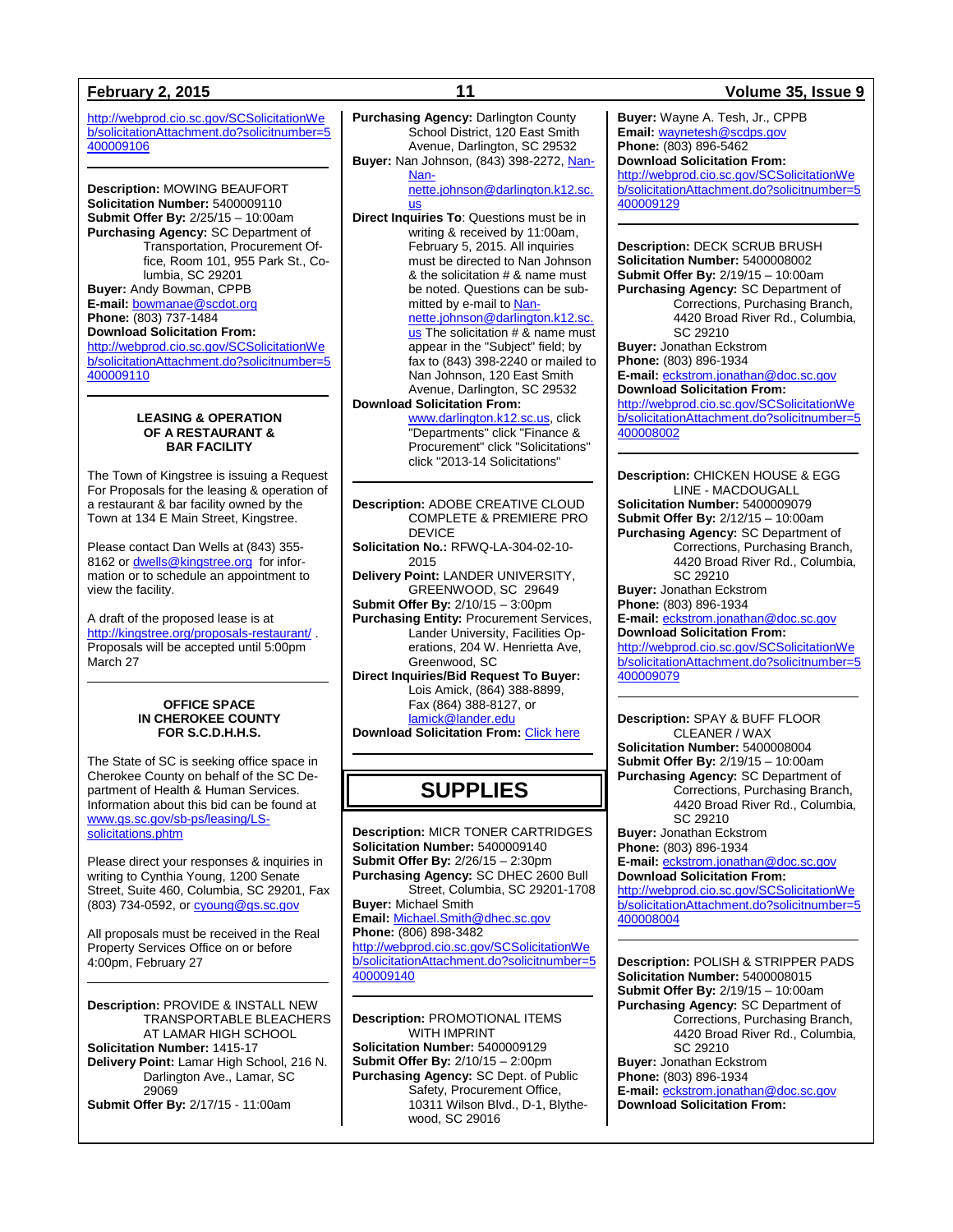[http://webprod.cio.sc.gov/SCSolicitationWe](http://webprod.cio.sc.gov/SCSolicitationWeb/solicitationAttachment.do?solicitnumber=5400008015) [b/solicitationAttachment.do?solicitnumber=5](http://webprod.cio.sc.gov/SCSolicitationWeb/solicitationAttachment.do?solicitnumber=5400008015) [400008015](http://webprod.cio.sc.gov/SCSolicitationWeb/solicitationAttachment.do?solicitnumber=5400008015)

**Description:** D.J.J. COLGATE TOOTHPASTE **Solicitation Number:** 5400009151 **Submit Offer By:** 2/24/15 – 3:00pm **Purchasing Agency:** SC Dept. of Juvenile Justice, Purchasing Department, 4650 Broad River Road, Bldg. 2008, Columbia, SC 29210 **Buyer:** Steve Pullie **Email:** [slpull@scdjj.net](mailto:slpull@scdjj.net) **Phone:** (803) 896-5643 **Download Solicitation From:** [http://webprod.cio.sc.gov/SCSolicitationWe](http://webprod.cio.sc.gov/SCSolicitationWeb/solicitationAttachment.do?solicitnumber=5400009151) [b/solicitationAttachment.do?solicitnumber=5](http://webprod.cio.sc.gov/SCSolicitationWeb/solicitationAttachment.do?solicitnumber=5400009151) [400009151](http://webprod.cio.sc.gov/SCSolicitationWeb/solicitationAttachment.do?solicitnumber=5400009151)

**Description:** 2014 WMA SIGNS **Solicitation Number:** 5400009089 **Submit Offer By:** 2/13/15 – 11:00am **Purchasing Agency:** SC Department of Natural Resources 1000 Assembly Street, Room 242 Columbia, SC 29201 **Buyer:** Jean Beane **Email:** [beanej@dnr.sc.gov](mailto:beanej@dnr.sc.gov) **Phone:** (803) 734-3933 [http://webprod.cio.sc.gov/SCSolicitationWe](http://webprod.cio.sc.gov/SCSolicitationWeb/solicitationAttachment.do?solicitnumber=5400009089) [b/solicitationAttachment.do?solicitnumber=5](http://webprod.cio.sc.gov/SCSolicitationWeb/solicitationAttachment.do?solicitnumber=5400009089) [400009089](http://webprod.cio.sc.gov/SCSolicitationWeb/solicitationAttachment.do?solicitnumber=5400009089)

### **WORKRITE UNIFORMS FOR THE CHARLESTON FIRE DEPARTMENT**

Solicitation Number 15-B010R

The City of Charleston is accepting Bids for Workrite Uniforms for the Charleston Fire Department.

The City will receive bids until February 24, 2015 at 12:00pm at 145 King Street, Suite 104, Charleston, SC 29401.

The solicitation may be obtained by submitting a request to: Robin Barrett-Robinson, by fax (843-720-3872), or by going to our website: [www.charleston-sc.gov](http://www.charleston-sc.gov/), Bidline

City of Charleston Procurement Department 145 King Street Suite 104 Charleston, SC 29401 Ph.: (843) 724-7312 / Fax: (843) 720-3872

**Description:** FURNISH & DELIVER OPTICS EQUIPMENT FOR THE ASTRONOMY DEPARTMENT AT FMU **Solicitation Number:** RFQ-2225 **Delivery Point:** Florence, SC **Submit Offer By:** 2/17/15 – 2-:00pm

**Purchasing Entity:** Francis Marion University, Stokes Administration Building, Room 102, 4822 East Palmetto St., Florence, SC **Direct Inquiries/ Bid Request to Buyer:** Lang Beaty, (843) 661-1164, [TBeaty@fmarion.edu](mailto:TBeaty@fmarion.edu) **Download Solicitation From:** [http://www.fmarion.edu/about/solicitationsan](http://www.fmarion.edu/about/solicitationsandawards)

[dawards](http://www.fmarion.edu/about/solicitationsandawards)

**Description:** HEALTH SCIENCE EQUIPMENT **Solicitation Number:** 14-1621 **Submit Offer By:** 2/17/15 – 2:00pm **Purchasing Agency:** Rock Hill School District 3, 660 North Anderson Rd., Rock Hill, SC 29731 **Buyer:** Nicole Hatch, (803) 981-1154, [nhatch@rhmail.org](mailto:nhatch@rhmail.org) **Download Solicitation From:**

[http://www.rock-hill.k12.sc.us](http://www.rock-hill.k12.sc.us/)

## **AUDITING SERVICES**

## **CERTIFIED PUBLIC ACCOUNTANTS**

Aiken Technical College solicits proposals from Certified Public Accountants & public accountants to perform an examination & express an opinion upon:

- 1. The financial statements of the College & related schedules & notes as specified in Section II of the Audit Guide, State Board for Technical & Comprehensive Education.
- 2. Records & statements pertaining to Pell, SEOG, College Work Study Grants & Lottery Tuition Assistance.

The period to be audited covers the fiscal years ending June 2015, 2016, 2017, 2018, 2019. The examinations must be performed in accordance with generally accepted auditing standards & include audit procedures to insure that all State laws & regulations have been complied with during the fiscal year.

The College reserves the right to reject any or all proposals submitted.

**RFP Number:** 2014-2015-0012 **Pre-Bid Conference**: Non-Mandatory February 19, 2015 10:00am, President's Conference Room -102 Bldg 100/200

**Closing Date/Time**: March 5, 2015 at  $2:00$ pm

**Location**: Aiken Technical College Room 123, Bldg. 100/200 2276 Jefferson Davis Hwy, Graniteville SC 29829 **Mailing Address**: PO Drawer 696 Aiken SC 29802

## **February 2, 2015 12 Volume 35, Issue 9**

**Direct Inquiries To:** Toni C Marshall, CPPB, Director of Procurement & Auxiliary Services, [marshalt@atc.edu](mailto:marshalt@atc.edu) (803)508-7242

## **INTENT TO SOLE SOURCE**

## **JULIE OSNES CONSULTING, LLC**

It is the intent of the SC Department of Social Services (SCDSS) to issue a sole source procurement to Julie Osnes Consulting, LLC. for consulting services for year 2015 for the purpose of maintaining the low error rate establish in 2012.

SC was notified by USDA, Food & Administration Services in June 2011 for the first year of possible liability sanction due to South Carolina's high error rate. Julie Osnes Consulting started working with SCDSS Quality Control & Policy Staff by September 2011. By the end of the FY 2011 the SNAP error rate reduced to 3.14 & in 2012 reduced to 1.59.

SCDSS wishes that Ms. Osnes will continue to assist the SNAP Quality Control Unit with exploration of all aspects & avenues of the QC review processes to assure that a correct case disposition are archived. Also to assisting the QC team how to identifying the root causes of errors, the potential errors & possible solutions.

This Notice of Intent to Sole Source is to determine the availability of vendors able to provide the requested services.

Please send responses via E-mail to SC Department of Social Services, Attn.: Elian Roman, Procurement Manager I [Elian.Roman@dss.sc.gov](mailto:Elian.Roman@dss.sc.gov) For this Intent to Sole Source.

The contact deadline is Wednesday, February 11, 2015, by 2:00pm

### **CHRISTIAN ADOPTION SERVICES INC.**

It is the intent of the SC Department of Social Services (SCDSS) to issue a sole source procurement to Christian Adoption Services, Inc., as the most logical choice for adoption of (3) children. Since the adopting parents are located in the same town as the adoption servicer. Christian Adoption Services will be able to do monthly home studies & provide continuous supervision of the adopting parents & children.